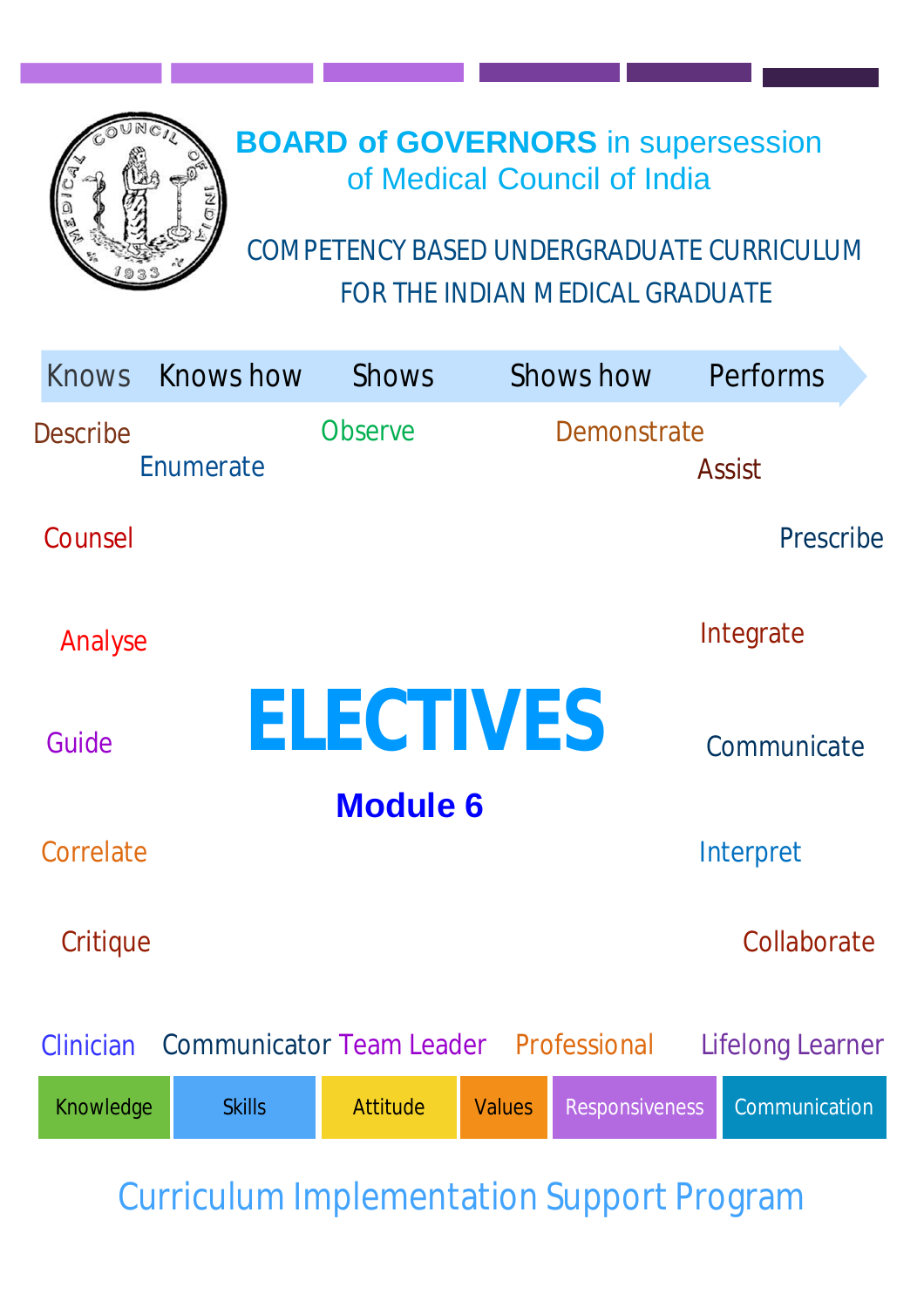**Module on Electives for Undergraduate Medical Education Program 2020**



# **Medical Council of India Pocket-14, Sector-8, Dwarka, New Delhi 110 077**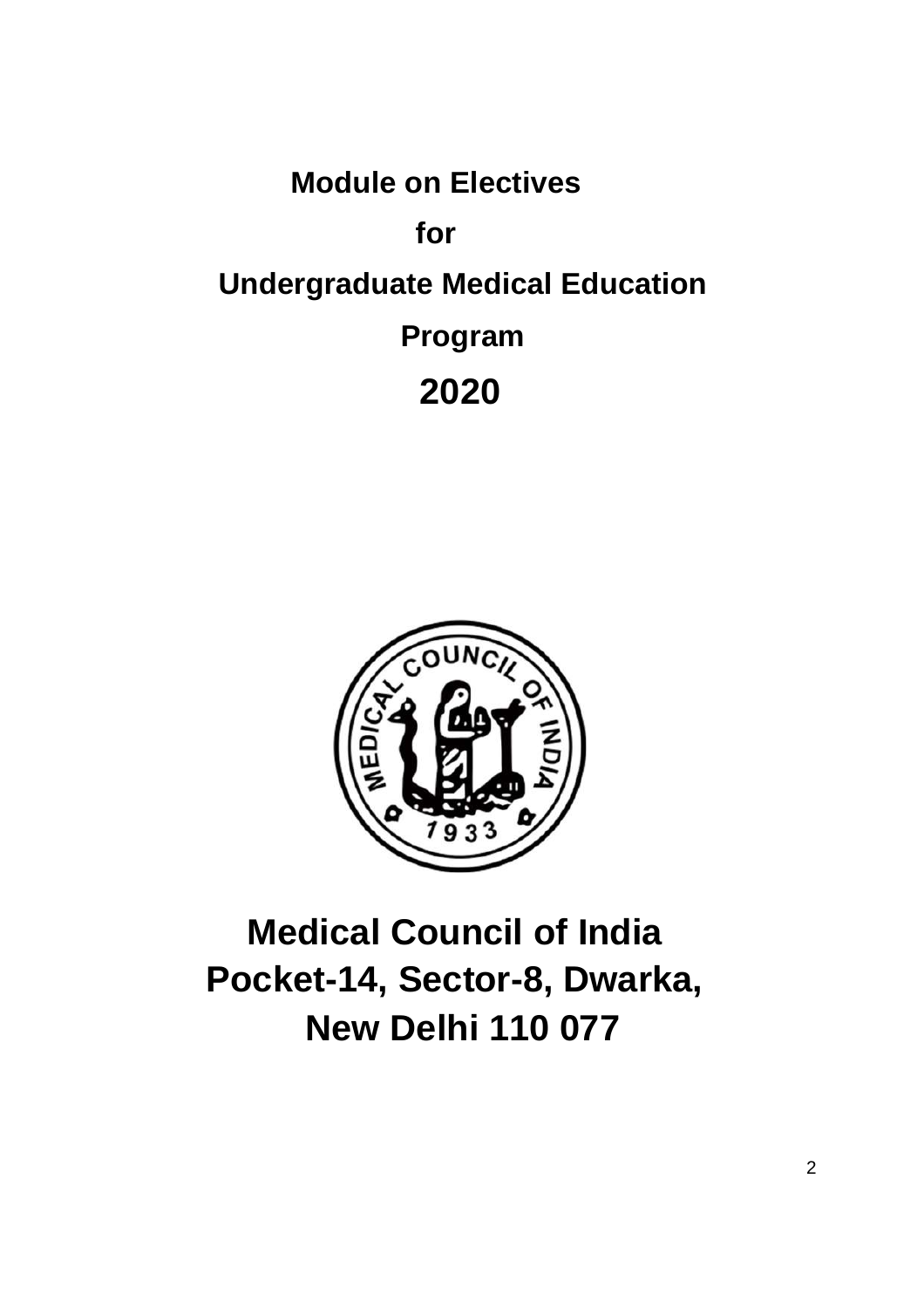All rights reserved. No part of this publication/documents may be reproduced, distributed, or transmitted in any form or by any means, including photocopying, recording, or other electronic or mechanical methods, without the prior written permission from the Medical Council of India, except for the use in Curriculum Implementation Support Program by medical teachers and institutions as well as in the case of brief quotations embodied in critical reviews and certain other non-commercial uses permitted by Copyright Law. 2019.

**How to cite**: Medical Council of India. Electives for the Undergraduate Medical Education Training Program, 2020: p 1- 30.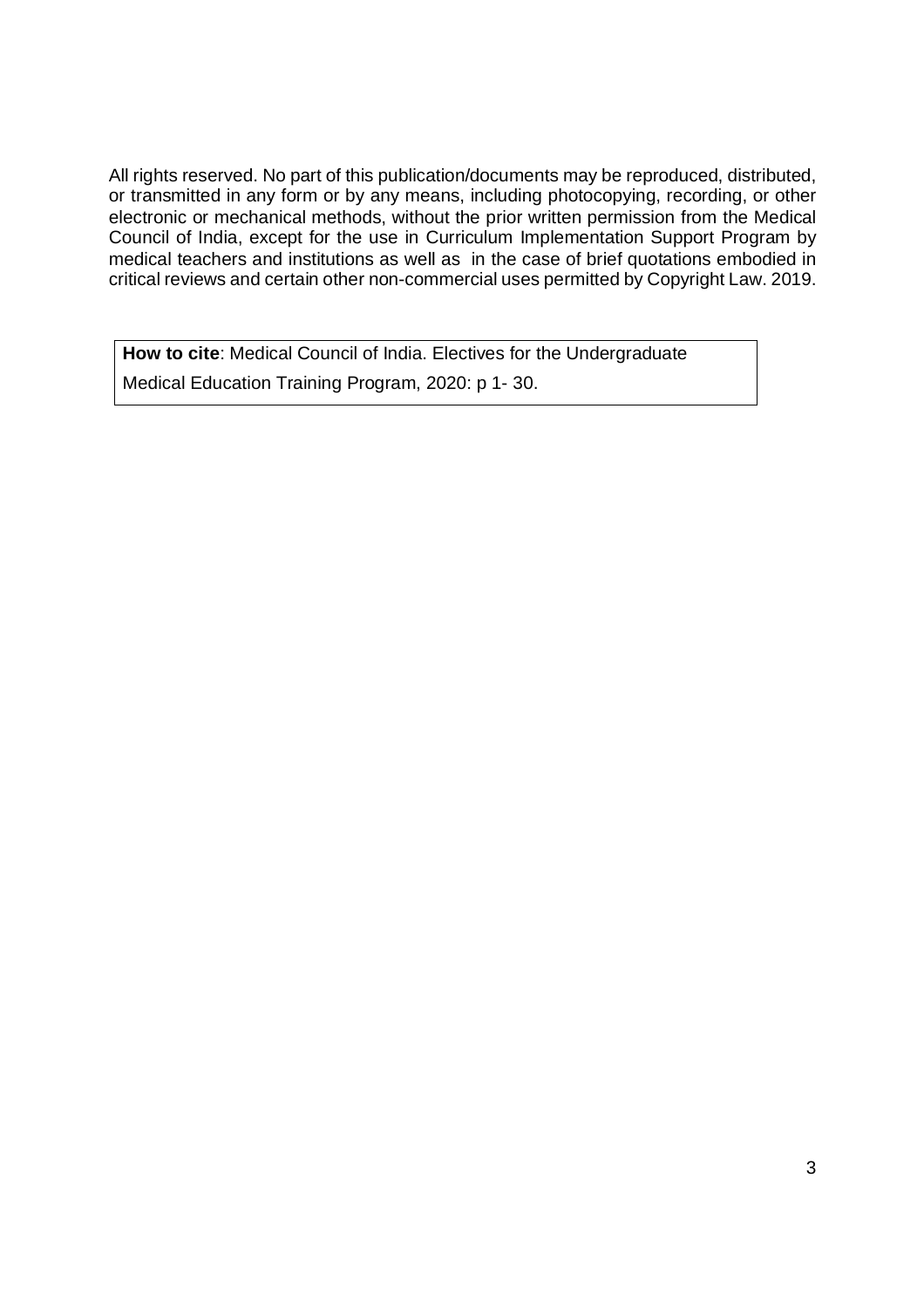Dr. Vinod K. Paul MD, Ph.D, FASe, FNASe, FAMS, FNA Chairman **Board of Governors in Super-session of Medical Council of India** Sector-8, Pocket-14, Dwarka, New Delhi-110 077 Ph: +91-11-25367039 Fax: +91-11-25367031 Website: www.mciindia.org



डॉ विनोद कुमार पॉल एम.डी., पी.एचडी., एफ.ए.एस. एफ.ए.एन.एस. एफ.ए.एम.एस., एफ.एन.ए अध्यक्ष भारतीय आयुर्विज्ञान परिषद के अधिकमण में शासी बोर्ड

सेक्टर-8, पॉकेट-14, द्वारका, नई दिल्ली-110 077 फोन: +91-11-25367039 फैक्स: +91-11-25367031 वेबसाइट: www.mciindia.org

#### Foreword **ELECTIVES**

Students who join medicine come in with many professional and personal aspirations. While meeting the needs of the profession and nation, the MBBS program is also designed to create time and opportunity for students to explore future interests. Allowing students time to experience a specialty or project of their choice is thus key to helping student interest bloom.

Creating a diversity of choices within a specified framework that will allow students to be part of a laboratory, participate in research, be part of a super-specialty care team or interact with patients in a community care setting is a mandate of the new regulations notified by the Government of India. Electives allow students to get a taste of a future career; they also allow them to pursue academic interests, do projects and work in diverse environments. These experiences outside the traditional boundaries of the core program allow students to reflect, plan and grow their careers. They also allow students to begin the process of professional networking early.

Institutions must give sufficient importance to the planning and execution of electives. Besides creating diverse opportunities, thought must be given to providing a safe and enabling environment for students to learn. Identifying and orienting preceptors for this purpose, developing portfolio and log book events and continuous program evaluation are key to the success of the program. I urge all institutions to look beyond traditional boundaries to create areas of opportunity for students. Strategic collaborations with centers of excellence will increase value for students while building bridges of collaborative work among institutions.

This booklet is designed to help institutions plan and execute elective rotations. The Expert Group has elucidated a balanced approach that can be followed by all institutions. As always we are keen to learn and share any best practices that institutions develop. I am grateful to the Academic Cell of MCI and the Expert Group as well as the nodal and regional centers of the MCI for their continued contribution in supporting institutions and teachers in implementing the forward looking changes in the new competency based UG curriculum.

Chairman **Board of Governors**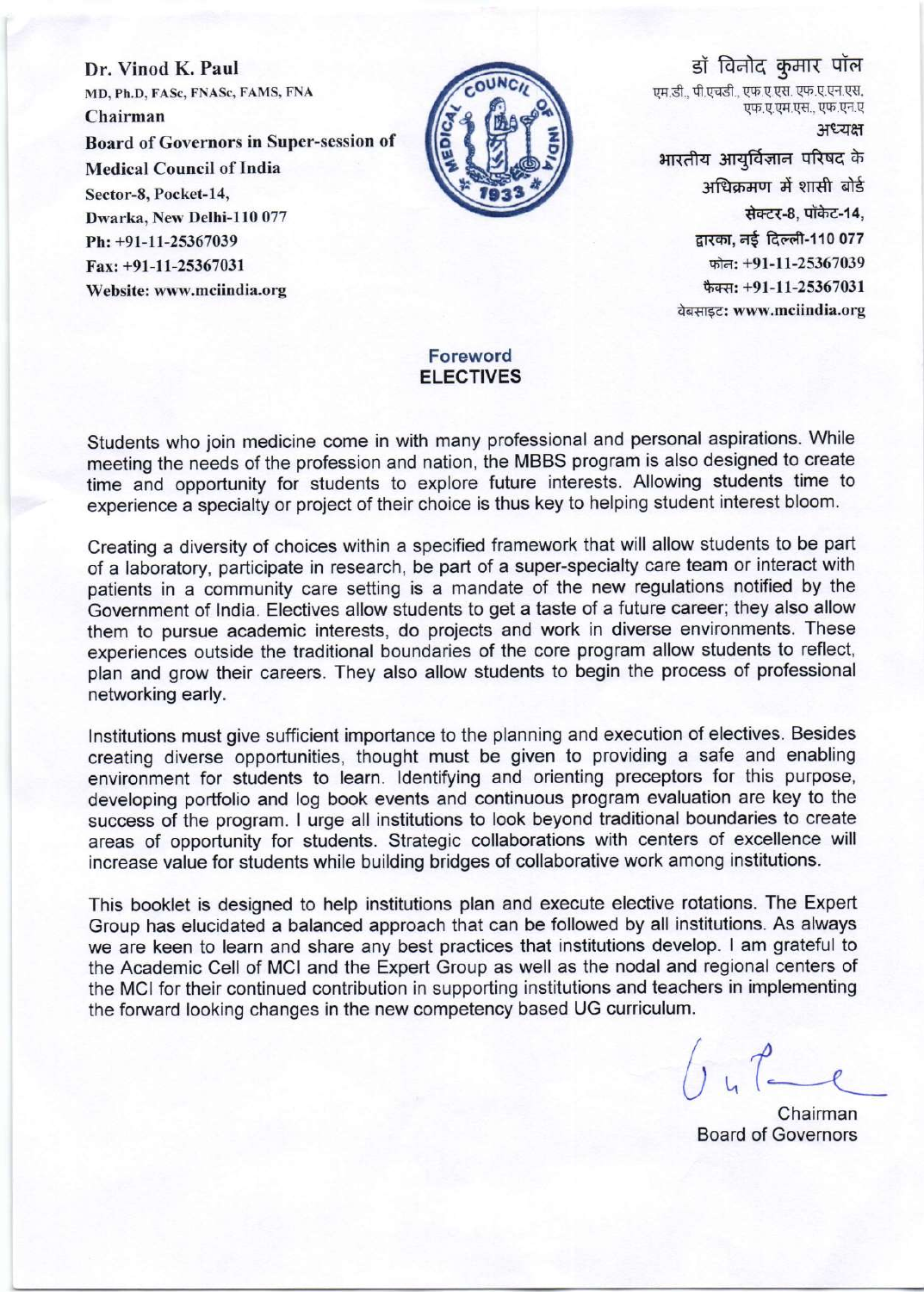Phone: 25367033, 25367035, 25367036 दूरभाष : 25367033, 25367035, 25367036  $: 0091 - 11 - 25367024$ Fax E-mail :  $mci@bol.net.in$ Website: www.mciindia.org



पॉकेट - 14, सेक्टर - 8, द्वारका फेस- 1 नई दिल्ली-110 077 Pocket-14, Sector-8, Dwarka Phase - 1 New Delhi-110077

### भारतीय आयुर्विज्ञान परिषद **MEDICAL COUNCIL OF INDIA**

**BOARD OF GOVERNORS** IN SUPERSESSION OF MEDICAL COUNCIL OF INDIA

#### **Foreword**

#### **Electives**

Changes in the Graduate Medical Education Regulations notified by the Government of India in 2019 have been done with a view to create physicians of first contact who are relevant to both their community and the globe. These regulations aim at defining outcomes and help students work towards these. These Regulations also envisage a broader role for trainees as scholars, researchers and specialists. In order to diversify experience, stimulate interest in research and discover learning beyond primary care, an opportunity has been created in the new MBBS program for the student to undertake electives of his or her choice subject to availability. Two months of elective time one each in the basic sciences or research and the other in clinical sciences or community clinics have been created. Leverage has been given to institutions to create these electives based on local circumstances and perceived need. Elective postings are compulsory for students and its successful completion is necessary for students to be able to attend the final examination.

This booklet is intended as a guide for institutions to plan the elective postings. Institutions are requested to provide the opportunity for students to take electives of their choice, if needed through external collaborations, if such opportunities are limited while following the guidelines mentioned in the Graduate Medical Education Regulations and this booklet. I would like to express my gratitude to the Academic Cell of MCI and the Expert Group whose constant guidance has helped in the successful roll out of the new curriculum.

Secretary General, MCI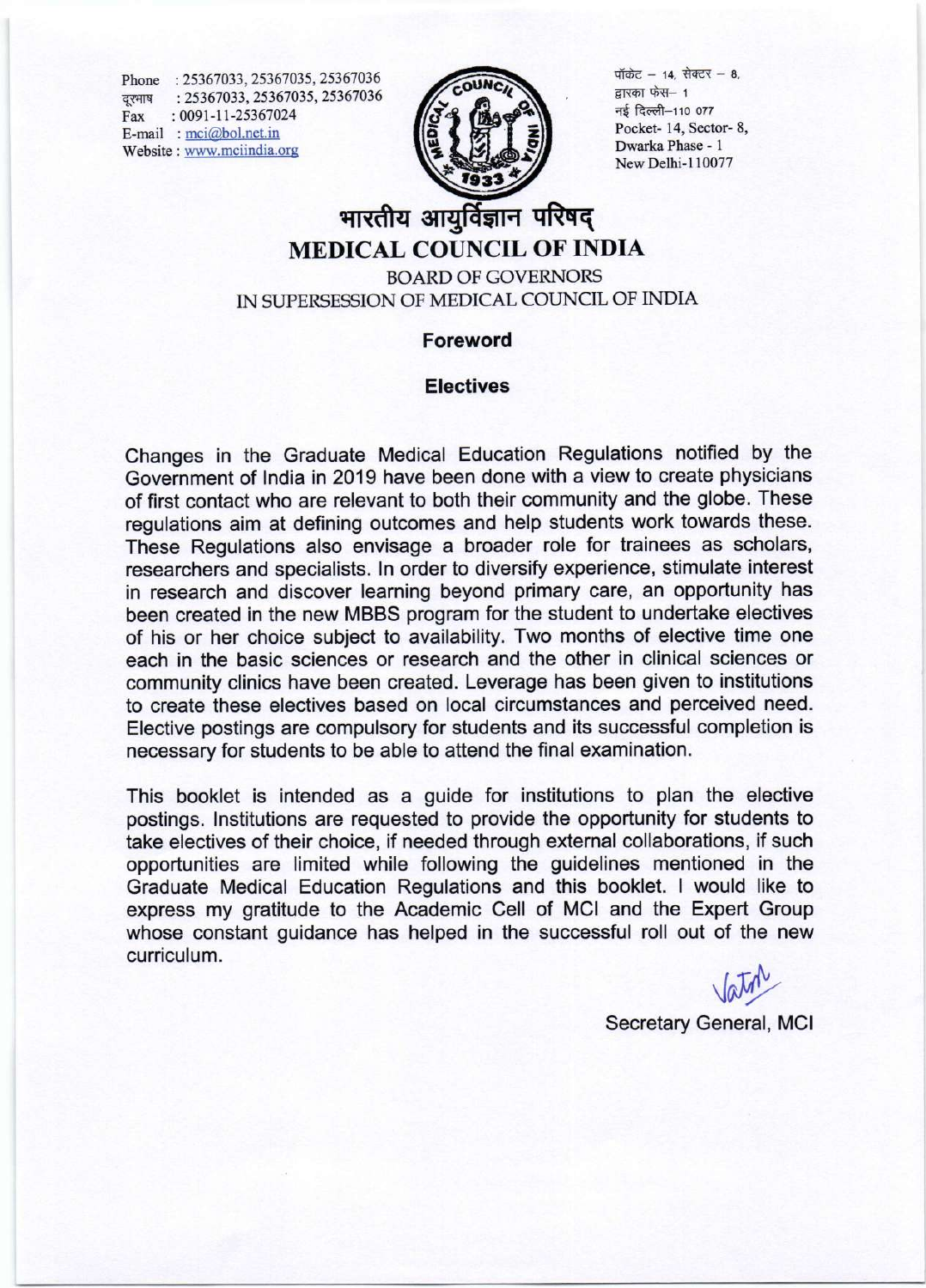#### **Expert Group**

#### **1. Dr. Avinash Supe**

Former Director (ME and MH) and Dean, Emeritus Professor, Departments of G I Surgery and Medical Education Seth GS Medical College and KEM Hospital, Mumbai – 400012

#### **2. Dr. Krishna G. Seshadri**

Member, Board of Management Visiting Professor Departments of Endocrinology, Diabetes and Medical Education Sri Balaji Vidyapeeth, Puducherry - 607 403

#### **3. Dr. R. Sajith Kumar**

Professor and Head, Departments of Infectious Disease and Medical Education Convener, MCI Nodal Centre for Faculty Development Government Medical College, Kottayam, Kerala – 686008

#### **4. Dr. P.V. Chalam**

Principal and Professor, Department of Surgery Bhaskar Medical College, RR Dist., Telangana – 500075

#### **5. Dr. Praveen Singh**

Professor and Head, Departments of Anatomy and Medical Education Convener, MCI Nodal Centre for Faculty Development Pramukhswami Medical College, Karamsad, Gujarat - 388325

#### **6. Dr. Tejinder Singh**

Professor, Department Medical Education Sri Guru Ram Das Institute of Medical Sciences and Research Amritsar, Punjab – 143501

#### **7. Dr. P.V. Vijayaraghavan**

Convener, MCI Nodal Centre, Vice Chancellor and Professor of Orthopedics, Sri Ramachandra Medical College and Research Institute, Porur, Chennai-600116.

#### **8**. **Dr. Subir K. Maulik**

Professor, Department of Pharmacology All India Institute of Medical Sciences, New Delhi-110029

#### 9**. Dr. M Rajalakshmi**

Chief Consultant, Academic Cell, Medical Council of India, Pocket 14, Sector 8, Dwarka, New Delhi 110077.

#### **Additional Contributions from**

#### **1. Dr. Purnima Barua**

Associate Professor, Department of Microbiology Convener, MCI Nodal Centre for Faculty Development Jorhat medical college & Hospital, Jorhat - 7850001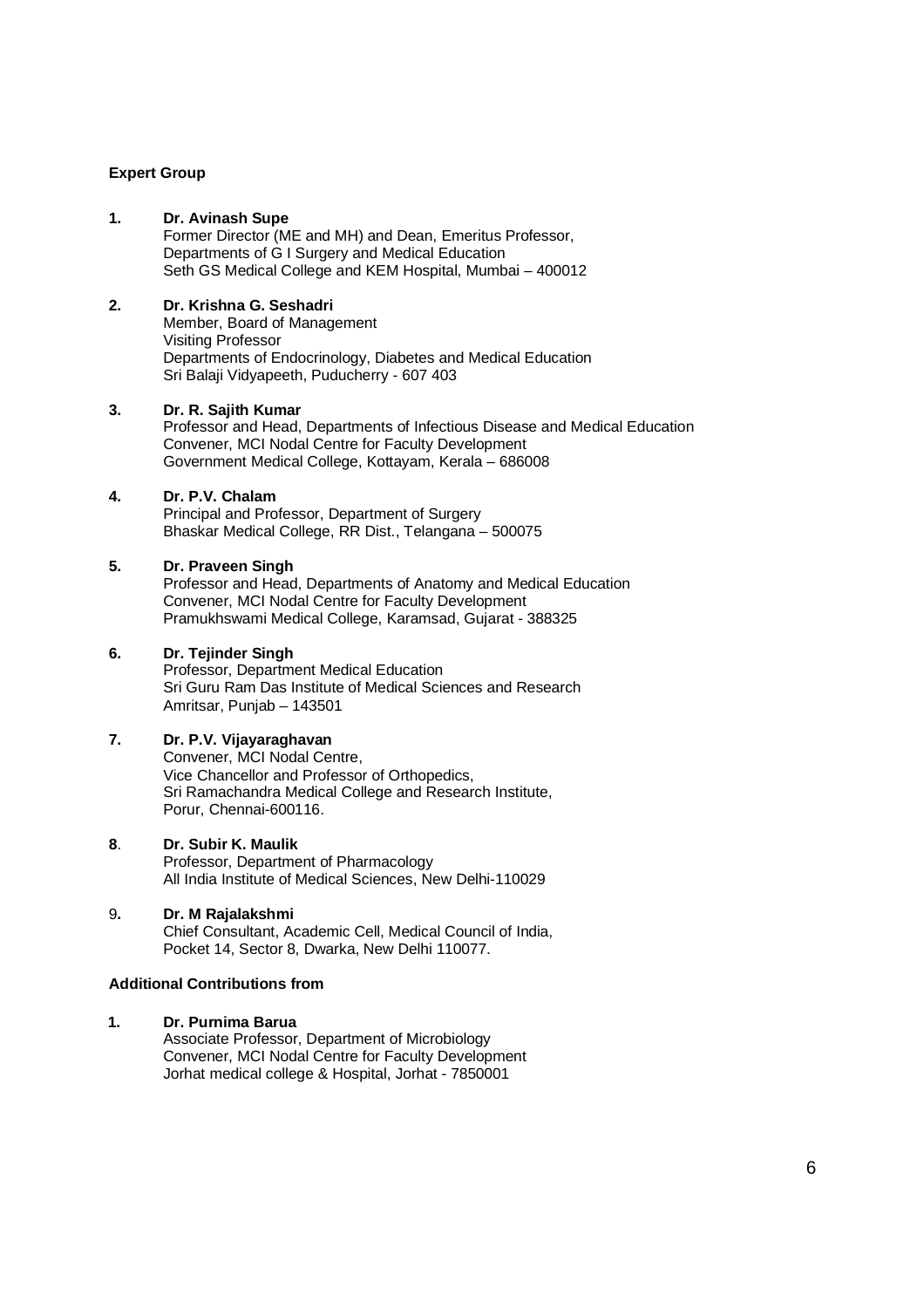# **Curriculum Implementation Support Program**

**Module:** 

# **ELECTIVES**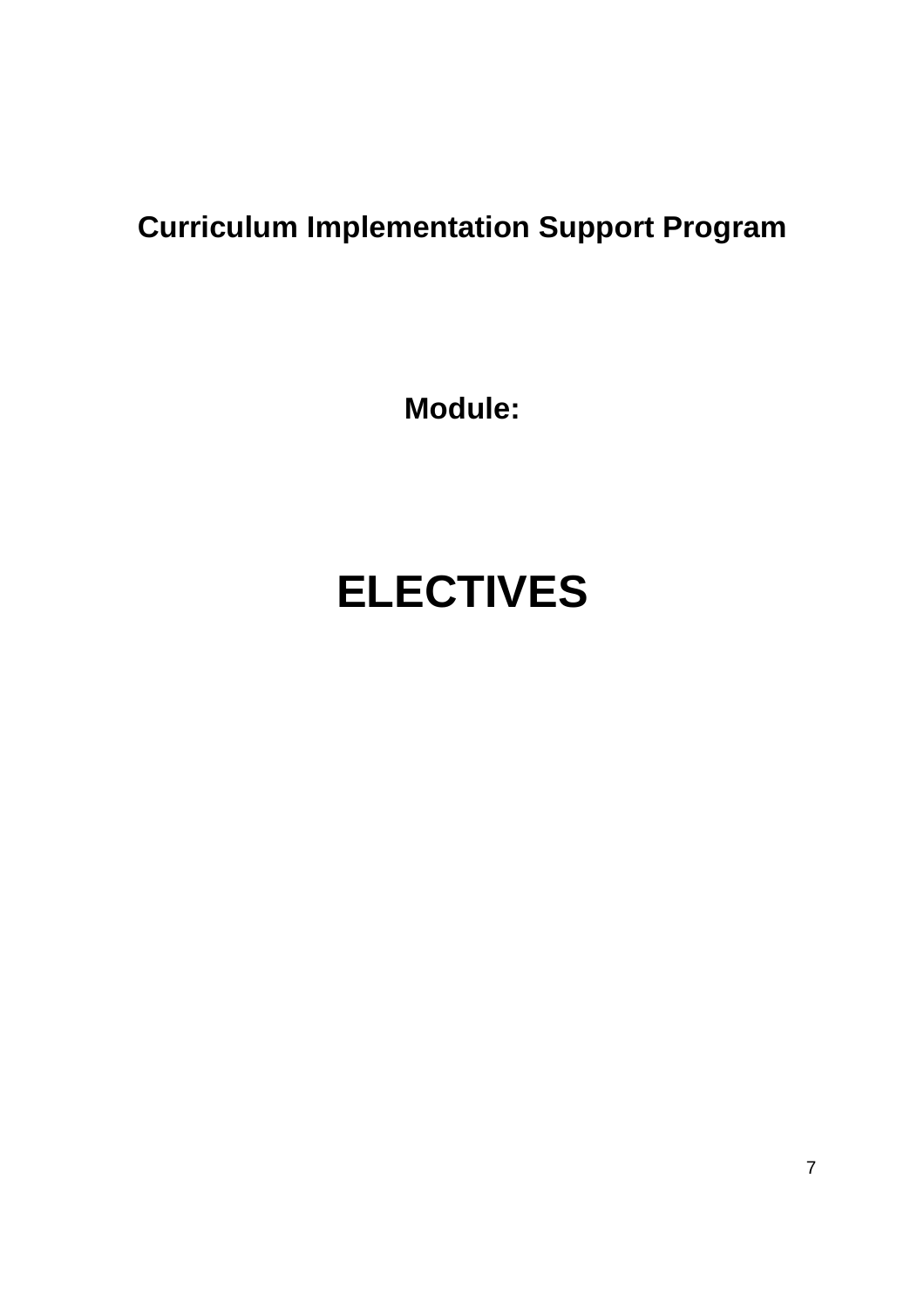# **Electives**

### **Introduction**

The MBBS program is geared to create a primary care provider of first contact. It also visualises the student as a future scholar, specialist, researcher and scientist.

Provision of avenues in the competency based undergraduate MBBS program for the student to explore and experience various streams of the profession is important. Electives are learning experiences that will provide the learner with an opportunity to gain immersive experience of a career stream, discipline or research project.

The opportunity to "work" in a clinical, laboratory, research, community set up or in a team-based setting at an early stage in the profession is an invaluable experience for learners as this will have lasting impact on their professional life. An elective allows students to think of a career beyond examinations and gives them an impetus to think laterally besides laying down the foundation for future professional pathways. It also allows students to match their aspirations with the ground reality in a field of their dreams.

The revised Regulations on Graduate Medical Education, part II 2019 (GMER 2019) have created such opportunity in the MBBS program providing students options to do electives in basic sciences, join in ongoing clinical programs and in research settings. This document is meant to guide institutions, Curriculum Committee members and MEU faculty of colleges, and teachers on how to prepare and experience the conduct of an elective that incorporates the principles enshrined in the GMER document, 2019.

### **Objectives**

The participant must be able to develop electives for block 1 and block 2 as envisaged in GMER 2019 document.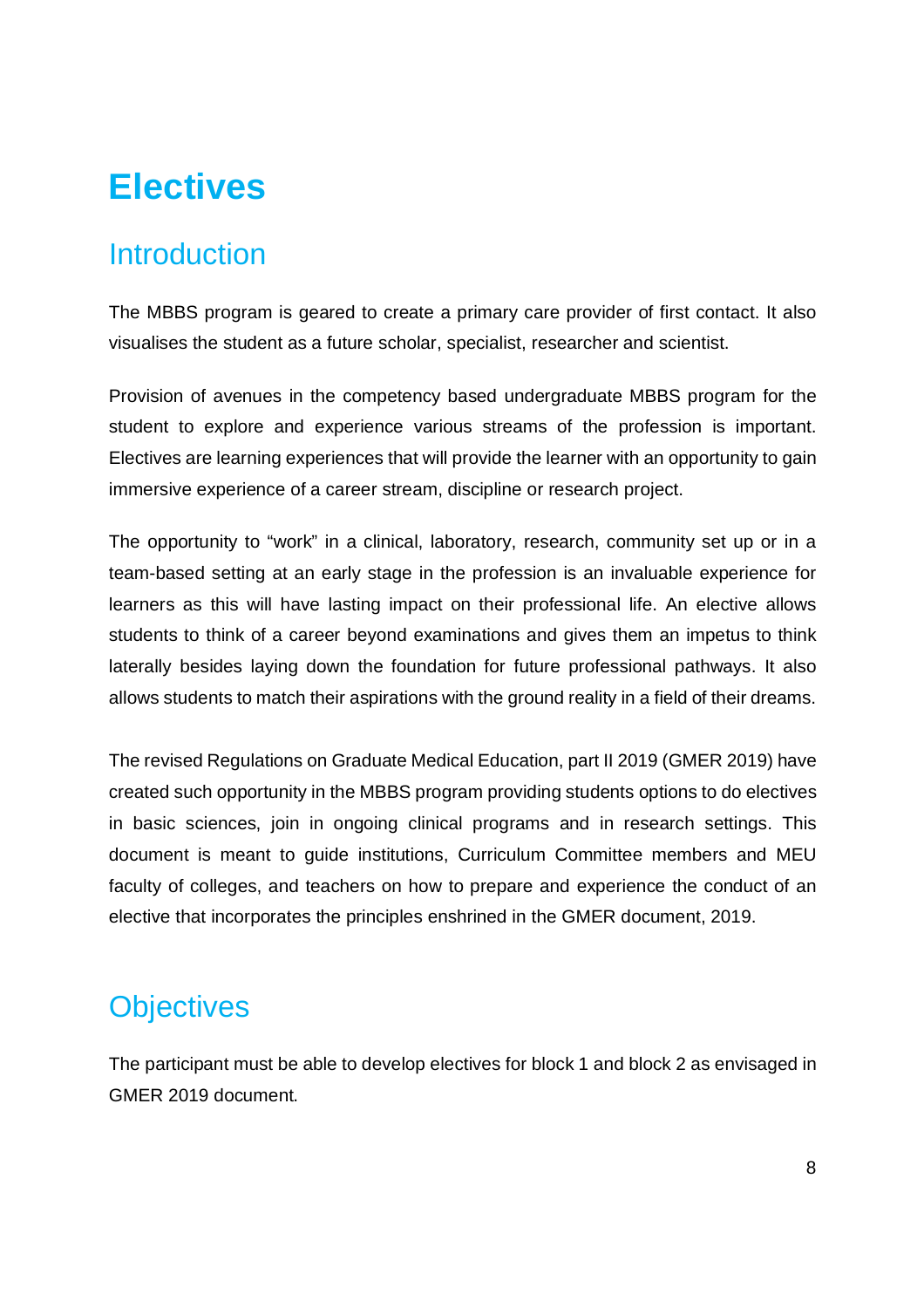### **Glossary**

**Elective:** An elective is a learning experience created in the curriculum to provide an opportunity for the learner to explore, discover and experience areas or streams of interest.

**Block:** is a defined time period during which learning experiences are created in a particular specialty, subject or theme.

**Log Book:** Is a *verified record* of the progression of the learner documenting the acquisition of the requisite knowledge, skills, attitude and/or competencies.

**Portfolio:** is a collection of the learner's progression in tasks and competencies. A portfolio is an evidence of events documented in the log book. It includes selected assignments, self-assessment, feedback, work-based and in-training formative assessments, reflections and learnings from planned activity in the curriculum.

Log books are thus linked to portfolios and may be included in the portfolio.

### **Definitions**

An Elective is a learning experience created in the curriculum to provide an opportunity for the learner to explore, discover and experience areas or streams interest in the profession.

### Curricular Element or Program addressed Electives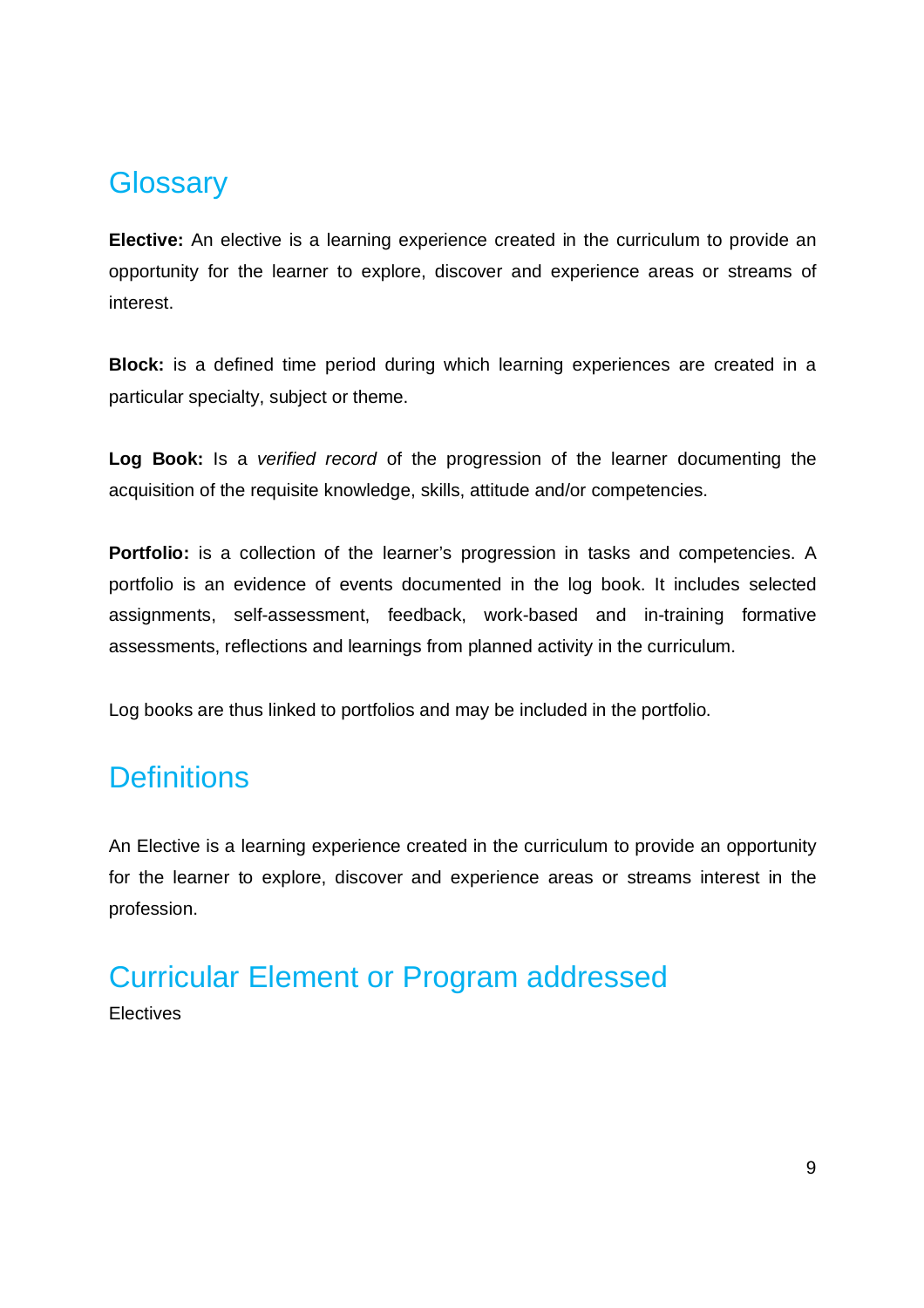Relevant extract from Regulations on Graduate Medical Education, Regulations on Graduate Medical Education (Amendment), 2019, part - II for MBBS course starting from academic year 2019-20 onwards

### **9.3. Electives**

- 9.3.1 Objectives: To provide the learner with opportunities:
	- (a) For diverse learning experiences,
	- (b) To do research/community projects that will stimulate enquiry, self-directed, experiential learning and lateral thinking.
- 9.3.2 Two months are designated for elective rotations after completion of the examination at end of the third MBBS Part I and before commencement of third MBBS Part II.
- 9.3.3 It is mandatory for learners to do an elective. The elective time should not be used to make up for missed clinical postings, shortage of attendance or other purposes.
- 9.3.4 Structure
	- (a) The learner shall rotate through two elective blocks of 04 weeks each.
	- (b) Block 1 shall be done in a pre-selected preclinical or para-clinical or other basic sciences laboratory OR under a researcher in an ongoing research project. During the electives, regular clinical postings shall continue.
	- (c) Block 2 shall be done in a clinical department (including specialties, superspecialties, ICUs, blood bank and casualty) from a list of electives developed and available in the institution OR as a supervised learning experience at a rural or urban community clinic.
	- (d) Institutions will pre-determine the number and nature of electives, names of the supervisors, and the number of learners in each elective based on the local conditions, available resources and faculty.
- 9.3.5 Each institution will develop its own mechanism for allocation of electives.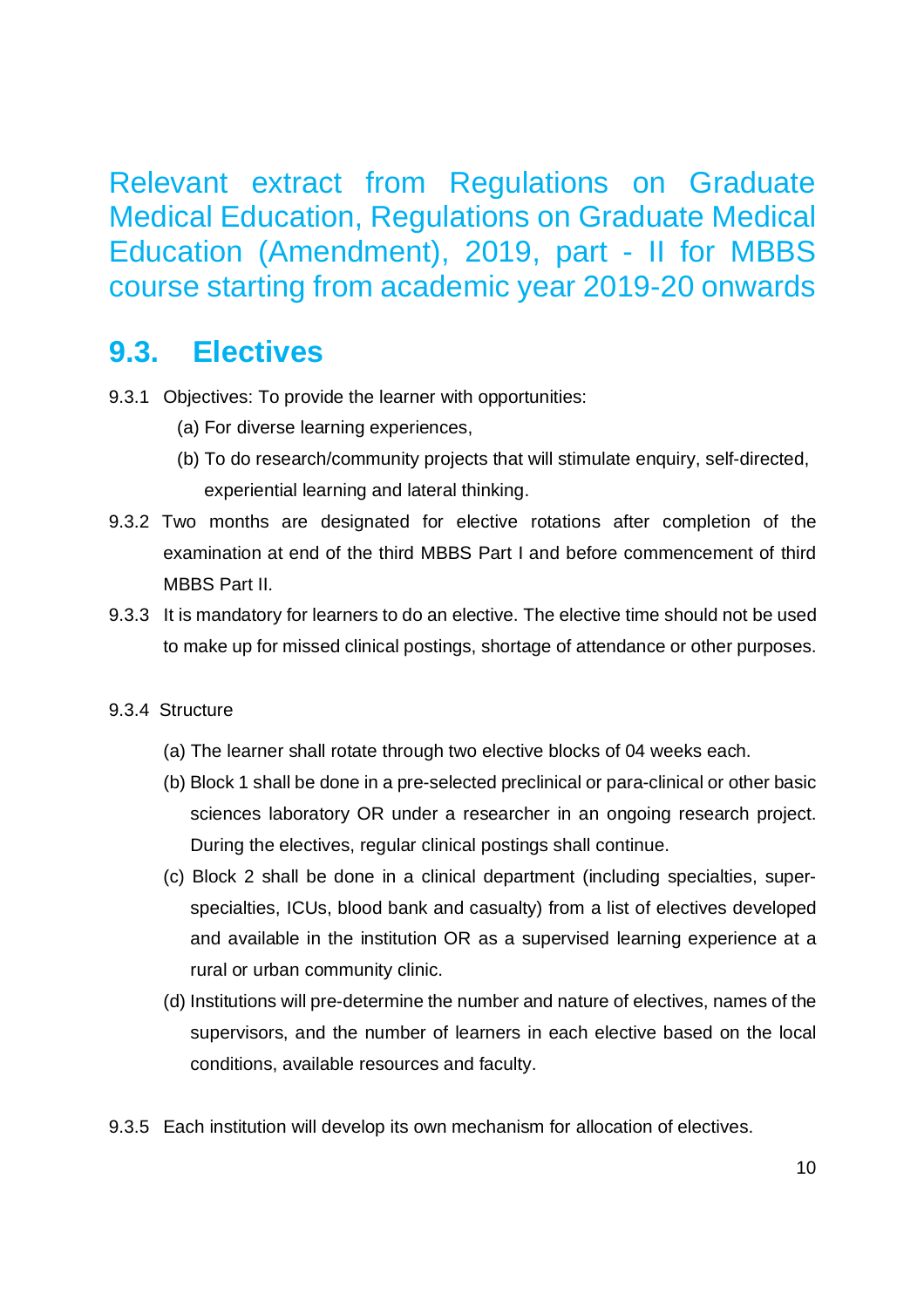- 9.3.6 It is preferable that the list of elective choices are made available to the learners in the beginning of the academic year.
- 9.3.7 The learner must submit a learning log book based on both blocks of the elective.
- 9.3.8 75% attendance in the electives and submission of log book maintained during elective postings is required for eligibility to appear in the final MBBS examination.
- 9.3.9 Institutions may use part of this time for strengthening basic skill certification.

### Description of Curricular program

Two choices of electives are offered to medical students before the commencement of III MBBS part 2. For the purpose of this document these shall be called Block 1 and Block 2. The salient features of each block and their differences are summarised in Table 1.

|                                  | Block 1                                                                                                              | Block 2                                                                    |
|----------------------------------|----------------------------------------------------------------------------------------------------------------------|----------------------------------------------------------------------------|
| When                             | Before commencement of<br>Ill <sup>rd</sup> MBBS part 2                                                              | Before commencement of<br>Ill <sup>rd</sup> MBBS part 2                    |
| <b>Duration</b>                  | 4 weeks                                                                                                              | 4 weeks                                                                    |
| <b>Focus of electives</b>        | Pre-/para - clinical<br>disciplines or in other basic<br>sciences laboratory or join<br>ongoing research<br>programs | Clinical specialties or<br>community clinics (rural or<br>urban)           |
| <b>Nature of learning</b>        | Supervised<br>Experiential<br>Immersive<br>Self-directed                                                             | Supervised<br>Experiential<br>Immersive<br>Self-directed                   |
| <b>Regular clinical postings</b> | Will continue                                                                                                        | Will not be offered                                                        |
| <b>Attendance</b>                | Mandatorily 75%<br>attendance is required as<br>prerequisite to be allowed                                           | Mandatorily 75%<br>attendance is required as<br>prerequisite to be allowed |

#### Table 1: Salient features of Electives in Block 1 and Block 2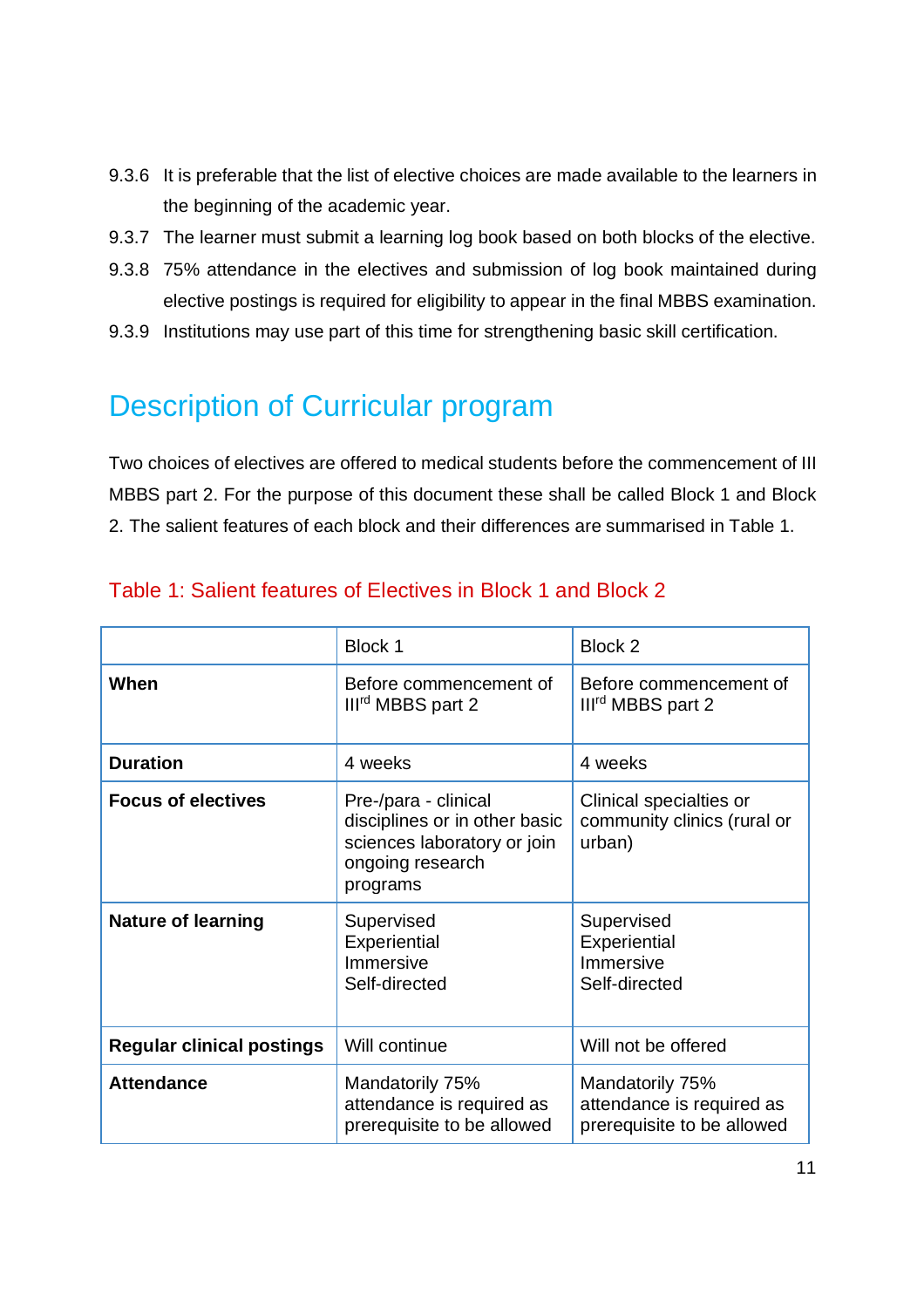|                                         | to take Part 2 summative<br>examination                                                                                                                                             | to take Part 2 summative<br>examination                                                                                                                                             |
|-----------------------------------------|-------------------------------------------------------------------------------------------------------------------------------------------------------------------------------------|-------------------------------------------------------------------------------------------------------------------------------------------------------------------------------------|
| <b>Assessment</b>                       | Formative<br>Record of activities in log<br>book and portfolio (or<br>annexure to log book) to<br>be submitted as<br>prerequisite to be allowed<br>to take Part 2 summative<br>exam | Formative<br>Record of activities in log<br>book and portfolio (or<br>annexure to log book) to<br>be submitted as<br>prerequisite to be allowed<br>to take Part 2 summative<br>exam |
| <b>Out of institution</b><br>experience | Allowed (note clinical<br>postings allowed to<br>continue)*                                                                                                                         | Allowed within the city*                                                                                                                                                            |
| Out of city or state<br>experience      | Continuation of clinical<br>postings makes this<br>difficult                                                                                                                        | Allowed with due approval*                                                                                                                                                          |

\* See caveat in text

The primary purpose of block 1 is to provide the learner with research experience in basic sciences OR laboratory sciences OR in clinical sciences. The purpose of block 2 is to provide the learner an explorative experience with guided patient care in a specialty of choice.

Electives in both blocks will require planning and coordination by the institution, various departments involved and preceptors who will directly supervise and guide students. Coordination will also be required with external institutions, community clinics and preceptors as may be required for the conduct of electives.

### 1. Planning the learning experience

The first step in the process is to plan the learning experience. Given the diversity of blocks there will be some variation in the content style and degree of learning; however, each elective should have the following:

- a. defined learning objectives,
- b. an identified preceptor responsible for guiding the student,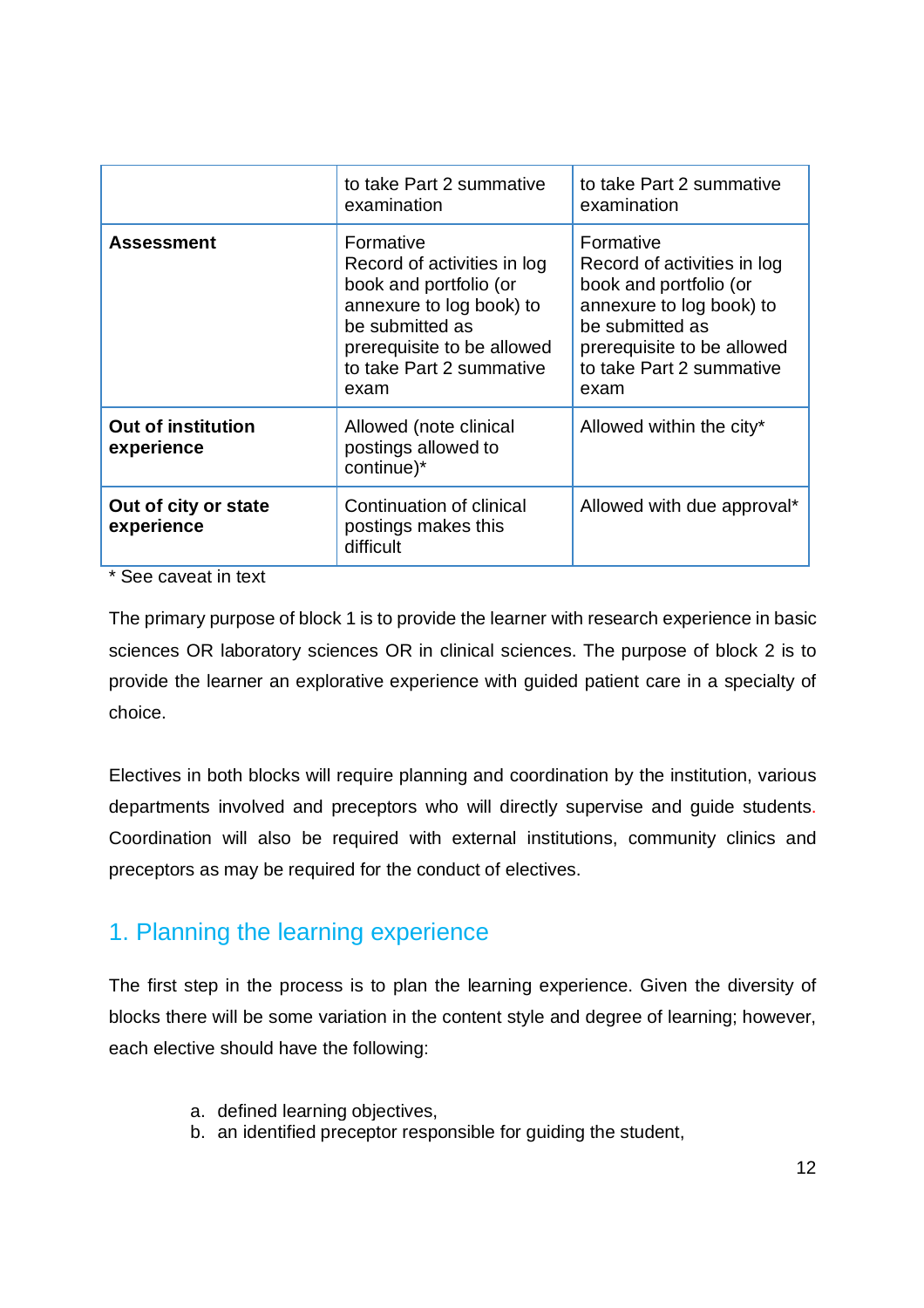- c. a pre-published timetable of activities identified for the learner during the elective,
- d. list of learning resources for the learner to be used during the elective,
- e. provision to be part of the team to obtain an immersive learning experience,
- f. prerequisites, if any, to be completed before joining the elective,
- g. defined formative assessments with appropriate requirements for portfolio and log book entry, and
- h. program evaluation by the stakeholders.

A template for planning learning experiences is provided in Table 2.

Examples of several kinds of learning experiences are found in annexure 1.

#### Table 2: Template for planning learning experiences in electives

| Name of Block                                                   |  |
|-----------------------------------------------------------------|--|
| Name of Elective                                                |  |
| Location of hospital lab or research facility                   |  |
| Name of internal preceptor(s)                                   |  |
| Name of external preceptor (if any)                             |  |
| Learning objectives of the elective                             |  |
| Number of students that can be<br>accommodated in this elective |  |
| Prerequisites for the elective                                  |  |
| Learning resources for students                                 |  |
| List of activities in which the student will<br>participate     |  |
| Portfolio entries required                                      |  |
| Log book entry required                                         |  |
| Assessment                                                      |  |
| Other comments                                                  |  |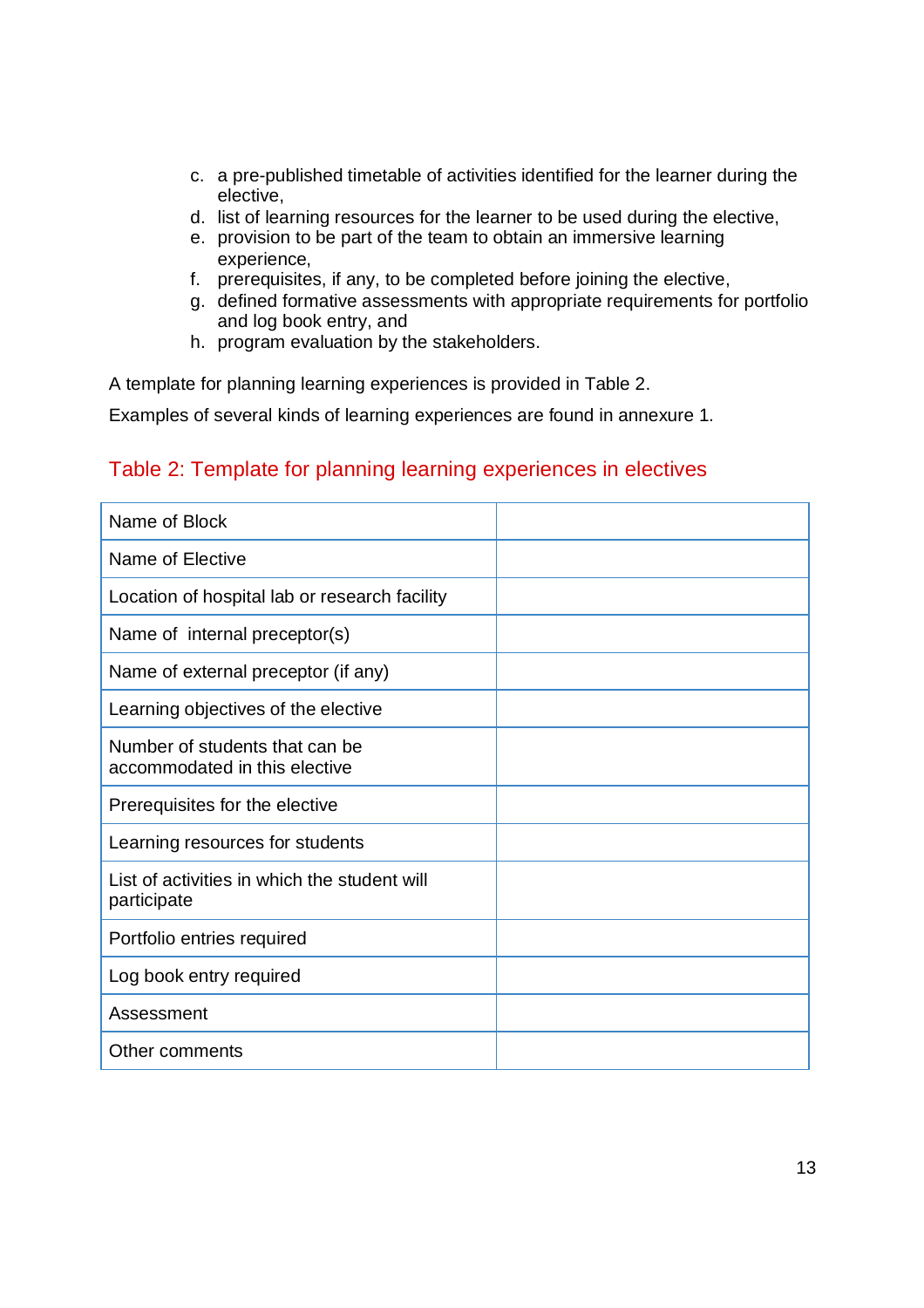### 2. Identifying learning experiences

To ensure that there is an immersive learning experience and greater attention to the learner, each preceptor identified must be tagged with only a minimum number of students. Therefore, it is important to identify a sufficient number of preceptors, laboratory positions, and existing research projects (for block 1) and specialties and community clinics, for block 2. Input from both faculty and students can be sourced to identify electives that are feasible and desired.

If required and feasible, collaboration with external resources including central and private research institutes and laboratories, hospitals and clinics can be done ensuring that the quality and principles outlined in section 1 are maintained. Student-initiated external rotations may be permitted as long as they do not violate institutional rules and conform with the broad principles outlined. Rotations outside the city will require prior permission from the Medical Council of India. Examples (neither exhaustive nor comprehensive) of block 1 and block 2 electives are provided in Table 3.

| Block 1                                         | Block 2                               |
|-------------------------------------------------|---------------------------------------|
| <b>Laboratory Experience:</b>                   | <b>Clinical Specialty Experience:</b> |
| Pathology                                       | Emergency room                        |
| Microbiology, Virology                          | Intensive Care unit                   |
| <b>Biochemistry</b>                             | Psychiatry                            |
| Genetics                                        | Adolescent Reproductive Health issues |
| Molecular biology                               | Neonatology                           |
| Immunology                                      | Dermatology                           |
| Pharmaco-vigilance and clinical<br>pharmacology | Health care quality and safety        |

#### Table 3: Examples of Block 1 and Block 2 learning experiences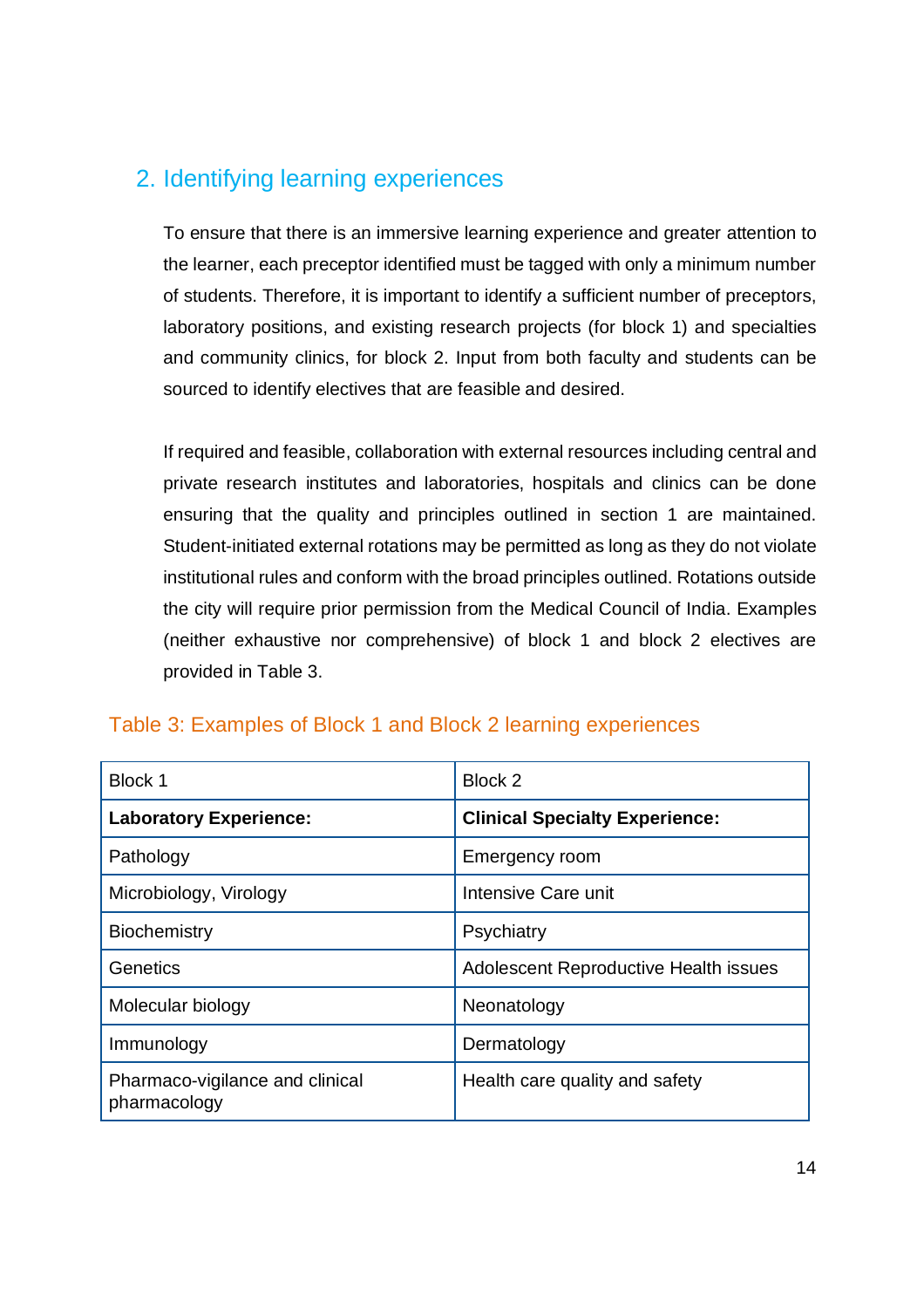| <b>Infection Control</b>                                | Rehabilitation and palliative care         |
|---------------------------------------------------------|--------------------------------------------|
| <b>Community outreach experience</b>                    | Sports medicine                            |
| Assisted living                                         | <b>Clinical Ethics</b>                     |
| Hospice care                                            | <b>Super-specialty experience</b>          |
| School Health programs                                  | Hematology                                 |
| Community outreach for National Health<br>Programs      | Oncology                                   |
| Maternal and child health outreach                      | Rheumatology                               |
| <b>Research</b>                                         | <b>Endocrinology and Diabetes</b>          |
| Student initiated research                              | Nephrology                                 |
| Participation in faculty research                       | Neurosurgery                               |
| Community and epidemiologic surveys                     | Cardiology / Cardiac Surgery               |
| <b>Others</b>                                           | GI surgery                                 |
| Bioinformatics / Tissue engineering                     | Organ Transplant Anesthesia                |
| Computers and artificial intelligence in<br>health care | <b>Urban or Rural community experience</b> |
|                                                         | <b>Rural Community Health Center</b>       |
|                                                         | <b>Primary Health Center</b>               |
|                                                         | Corporation health clinic                  |
|                                                         | Selected private primary care clinic       |

#### 3. Student counseling and allocation of electives

The list of available learning experiences for each block and the names of preceptors for each should be available to students on the institutional notice board at least three months before the commencement of the electives. A process for submitting applications for both blocks with choices should be made available to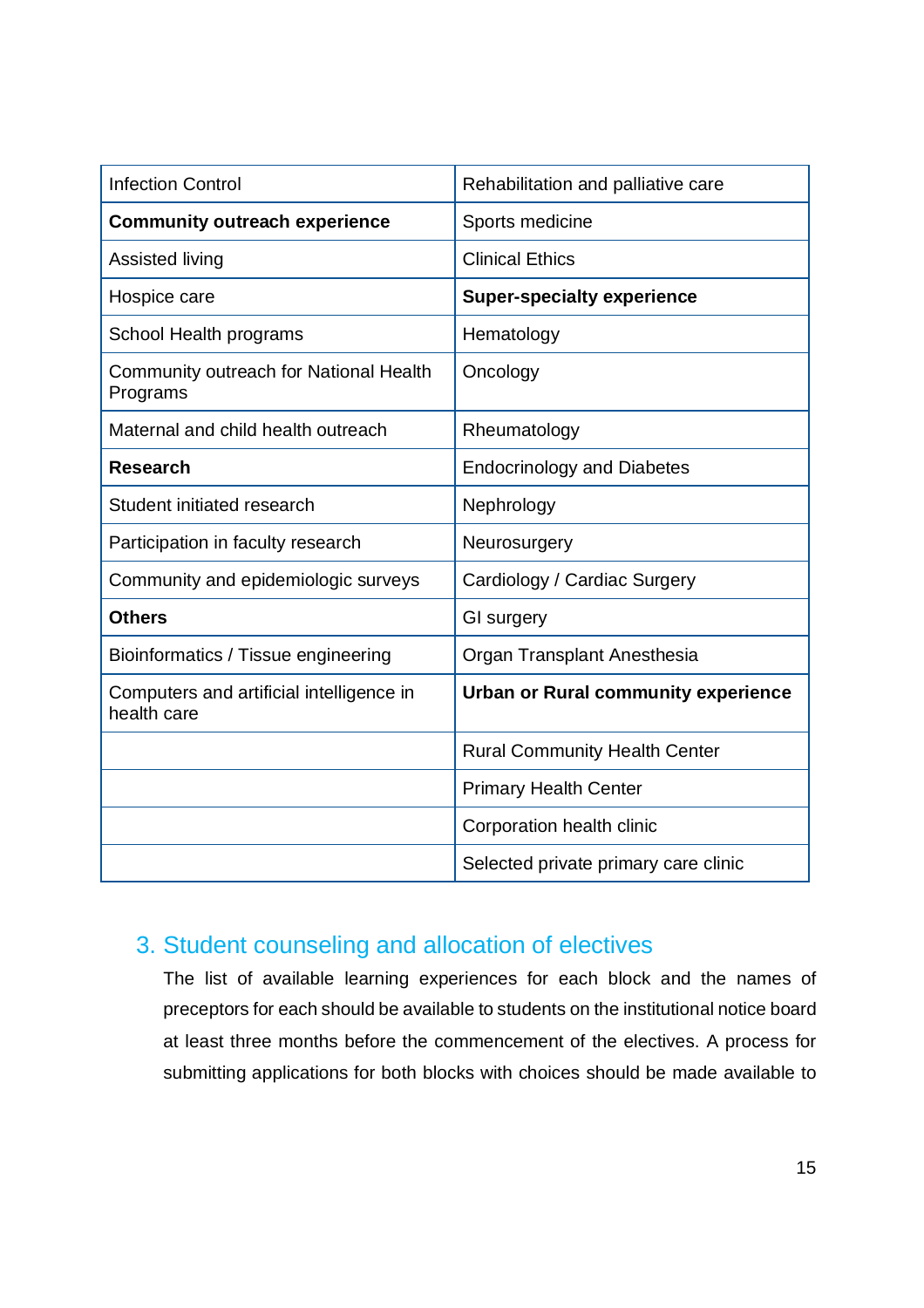the students. Written information on each learning experience must be available for students to examine and make an informed choice.

A counseling session with faculty mentors to help students choose electives is desirable. The faculty mentors must ascertain a student's expectation from the electives he/she has chosen. Students must also be made aware of the rules regarding attendance, work schedule, documentation and assessment requirements for each elective. The allocation of electives may be done based on student choice and availability of rotation by faculty who have been identified to be in-charge of the electives program, for each block. The allocation must be done sufficiently in advance and the students informed so that the prerequisites for the electives, if any (such as knowledge training in good laboratory practices, good research practices, CPR training etc.) can be completed by the student. A process to identify the veracity of student initiated electives must be in place.

#### 4. Student research

Block 1 may also be used by students under the guidance of a preceptor to complete funded (e.g. ICMR student grant, institutional grant etc,) or unfunded research projects. In addition, predefined work, monitoring, presentation and writing plan may be finalised by the learner and the preceptor, prior to starting the elective. Students may also participate in a pre-existing research project ongoing under the preceptor.

It is important to define the objectives, role of the student in the project and his or her part in the writing and publication or presentation of a part of the project. An assessment by the preceptor of the student's role, contribution, involvement and performance must be made. Documentation of experiences, observations, reflections and presentations by the student may be added to the portfolio or as annexure to the log book. Appropriate log book entries that document the student participation and which are verified by the preceptor are critical for successful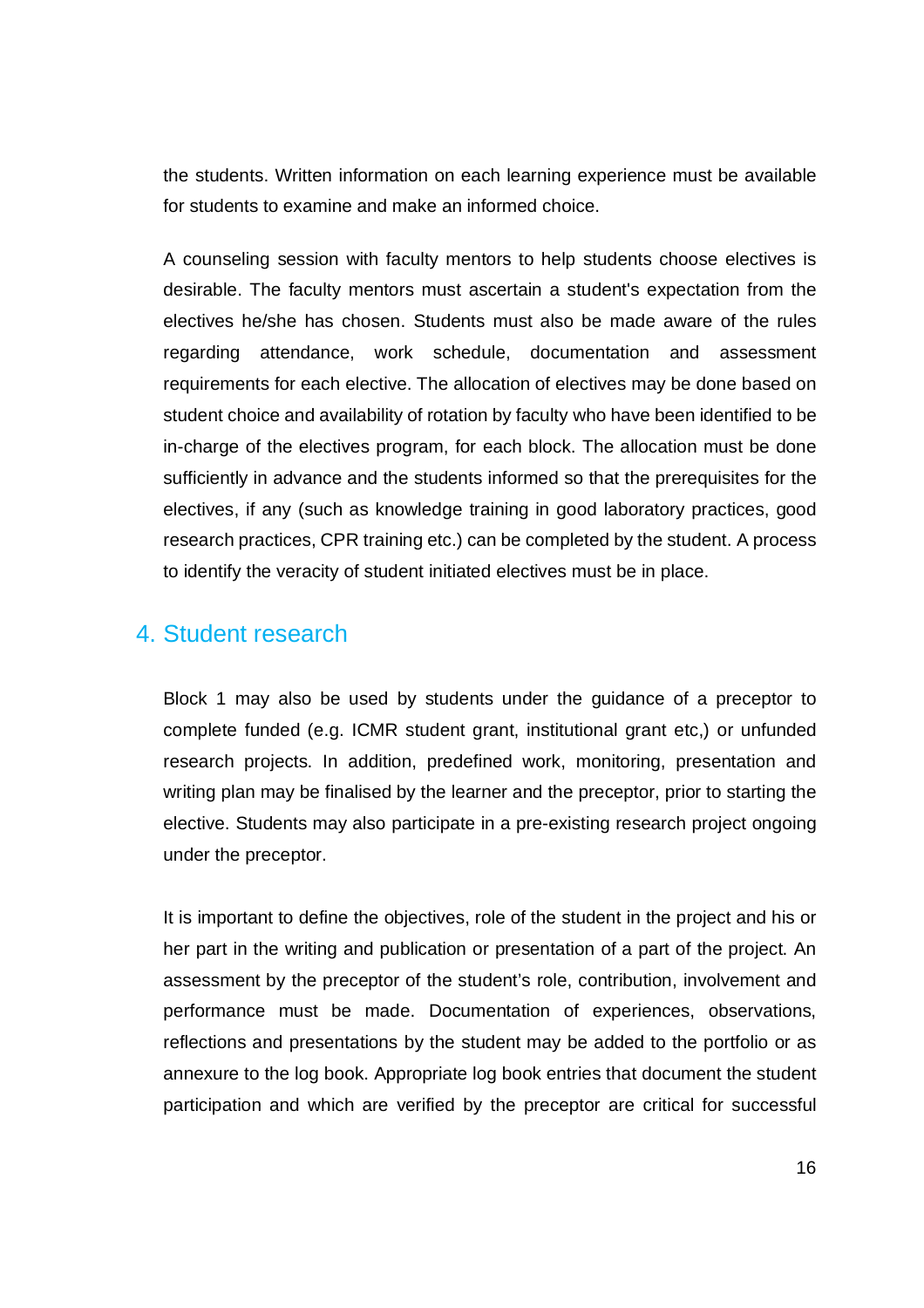completion of the work undertaken. Similar arrangements must be made if an external preceptor or institution is identified.

#### 5. External institutions

Given the number of positions available in each elective and the need to provide a broad diverse experience for students, colleges can enter into agreements with external institutions within the country to accommodate students for undertaking an elective experience in both block 1 and block 2, as long as this is not in conflict with the rules and policies of the Medical Council of India, the college of the student and the institution identified and the conditions outlined above are complied with. Student-initiated external rotations may not be discouraged provided they meet the expectations of the program as outlined. Out of city/state experiences may be decided based on institutional policy (since clinical postings will continue during block 1, out of city programs may not be feasible here). Out of state electives in block 2 require prior permission from the Medical Council of India. Identifying suitable preceptors in the host institution and briefing them of the expectations and requirements of the program is important. A local preceptor or faculty who can liaise with the external preceptor will help to solve problems and ensure smooth conduct of the elective.

#### 6. Student safety

In each of these electives especially in those involving external rotations, safety of the student should be paramount. Rotations in which the student may be exposed to potentially hazardous situations must be avoided. It must be made clear to the preceptors by the college authorities that students need to be supervised and must not be involved in patient care as the responsible health provider. When required, students must complete the prerequisite training such as good laboratory practice, universal precautions, good clinical practice etc. before being allowed to participate in electives. The student must be oriented to the program through a formal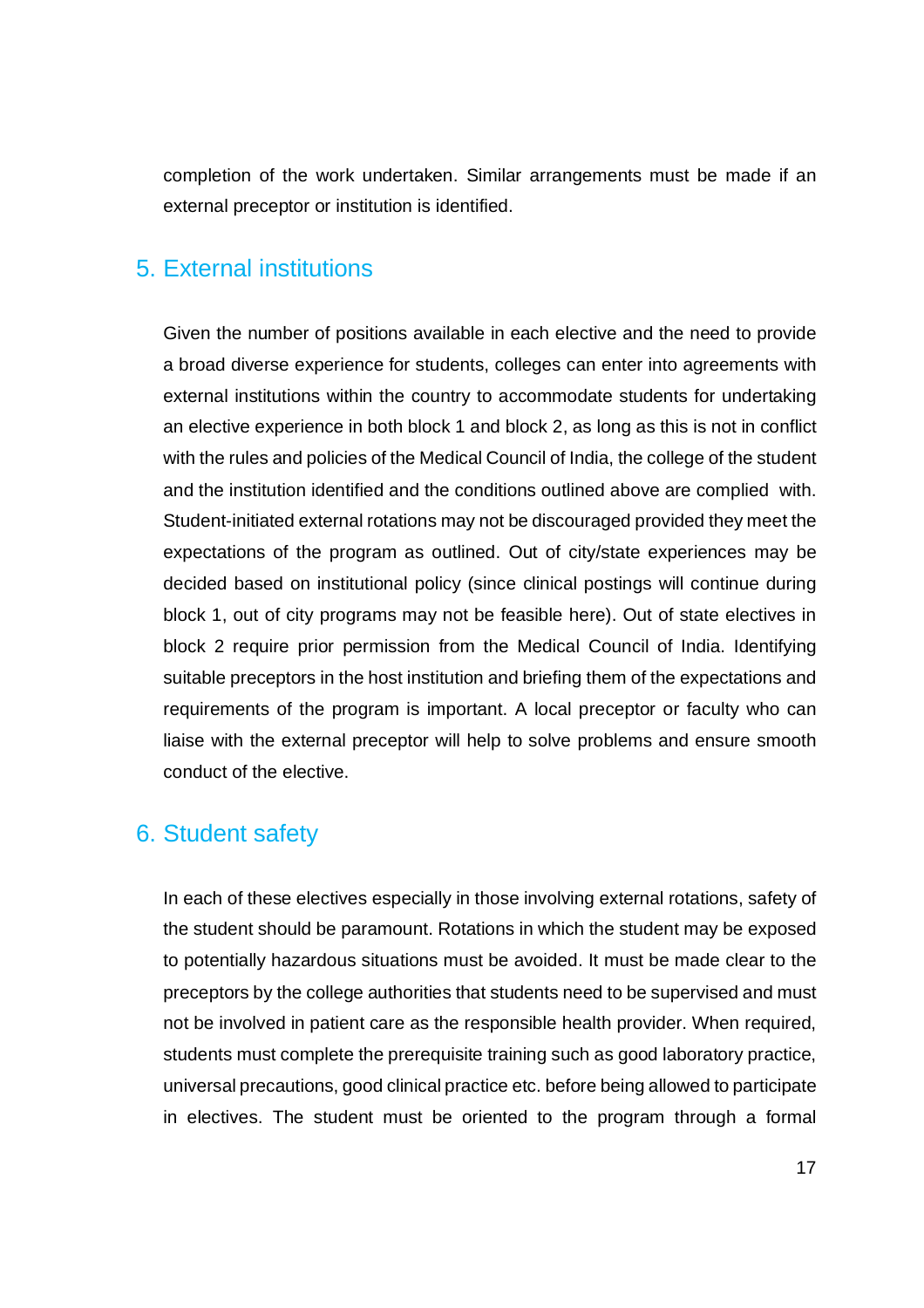orientation process that spells out the expectations/outcomes and the precautions to be observed.

#### 7. Assessment

Assessment will be formative (refer to MCI module no. 3 on Assessment, for details). Attendance of not less than 75% and successful completion of items that require log book entry and their submission is a requirement for the student to become eligible to take the final examination. Assessment elements could include participation in grand rounds, seminars, case records, submission of assignments, reflection on learnings, preparation of abstracts for research posters, design and participation in patient education programs etc. The module on Log book available on the MCI Website may be consulted for further information.

#### 8. Program evaluation

Provision for evaluation of the program based on information from all stakeholders should be made in order to evaluate the effectiveness of the program and need for modifications and improvement.

### 9. Curricular governance

The Curriculum Committee of the college constituted as per MCI norms and headed by the Dean of the college will be responsible for the design, conduct, implementation and evaluation of the elective program. The design and conduct of block 1 may be assigned to Phase 1 and Phase 2 subcommittees constituted by the Dean while that of block 2 may be assigned to Phase 2 Sub-committee. The departmental heads and preceptors are responsible for the day-to-day conduct of the program, guiding and supervising and assessing students.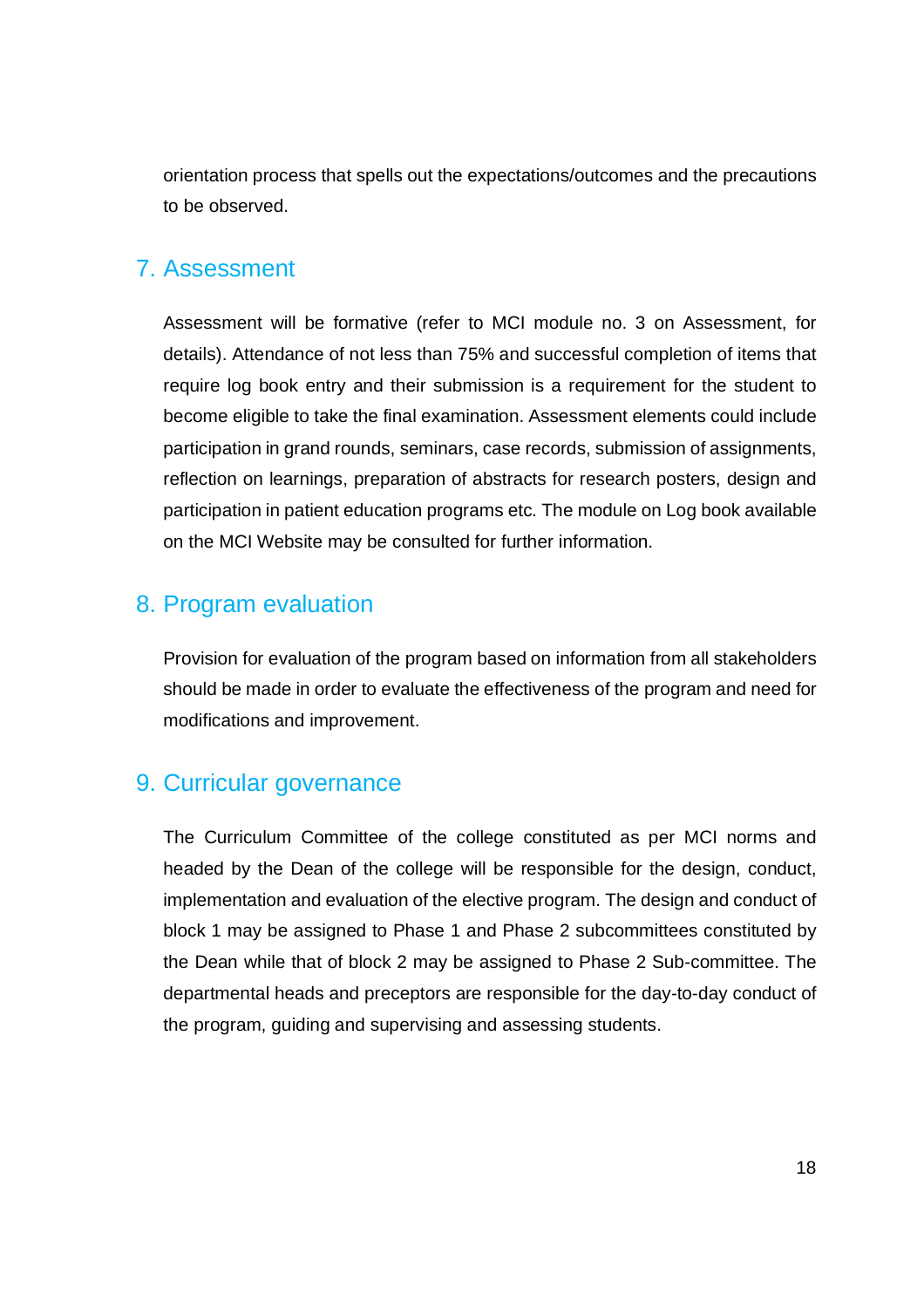## Annexure 1

#### 1. Example of a learning experience in block 1

#### **Table 4: Example of a block 1 learning experience**

| Name of Block                                                   | Block 1                                                                                                                                                                                                                                                                                                                                                                                                                   |  |
|-----------------------------------------------------------------|---------------------------------------------------------------------------------------------------------------------------------------------------------------------------------------------------------------------------------------------------------------------------------------------------------------------------------------------------------------------------------------------------------------------------|--|
| Name of Elective                                                | <b>Medical Genetics</b>                                                                                                                                                                                                                                                                                                                                                                                                   |  |
| Location of hospital Lab or research<br>facility                | <b>Medical College hospital</b>                                                                                                                                                                                                                                                                                                                                                                                           |  |
| Name of internal preceptor(s)                                   | Name/s                                                                                                                                                                                                                                                                                                                                                                                                                    |  |
| Name of external preceptor (if applicable)                      | N/A                                                                                                                                                                                                                                                                                                                                                                                                                       |  |
| Learning objectives of elective                                 | 1. to demonstrate the conduct of<br>commonly available genetic tests<br>in a controlled environment<br>2. to enumerate indications for<br>common genetic tests<br>3. To enumerate the testing protocol<br>for commonly performed genetic<br>tests<br>4. to demonstrate the correct method<br>to perform a karyotype<br>5. to present a genetic history and<br>determine the nature of inheritance<br>of a given condition |  |
| Number of students that can be<br>accommodated in this elective | $\overline{4}$                                                                                                                                                                                                                                                                                                                                                                                                            |  |
| Prerequisites for elective                                      | Necessary immunisations,<br>Universal precaution certification                                                                                                                                                                                                                                                                                                                                                            |  |
| Learning resources for students                                 | Departmental handbook provided                                                                                                                                                                                                                                                                                                                                                                                            |  |
| List of activities of student participation                     | 1. Work daily with a supervisor in<br>observing, assisting and<br>performing genetic tests<br>2. Participate in departmental<br>education activities<br>3. Present at least two tests done by<br>student as a case work up                                                                                                                                                                                                |  |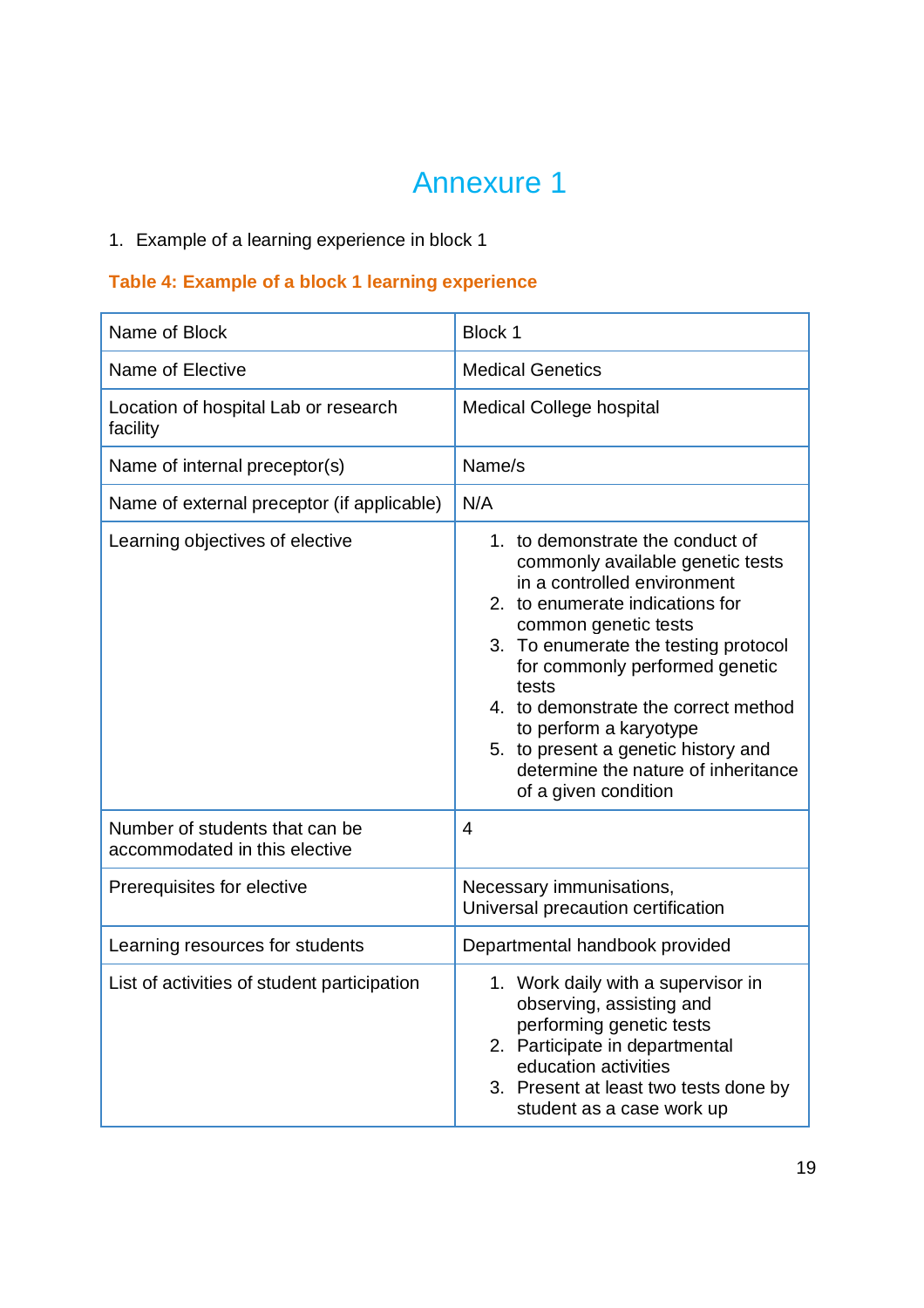| Portfolio entries required | 1. Documentation of worked up cases<br>2. Documentation of presentation<br>done                                                                                                |
|----------------------------|--------------------------------------------------------------------------------------------------------------------------------------------------------------------------------|
| Log book entry required    | Completion of posting signed by<br>preceptor with a "meets expectation '(M)"<br>grade"                                                                                         |
| Assessment                 | <b>Formative: attendance:</b><br>day-to-day participation in departmental<br>activity;<br>performance of assigned tasks and<br>presentation of worked up case in<br>department |
| Other comments             |                                                                                                                                                                                |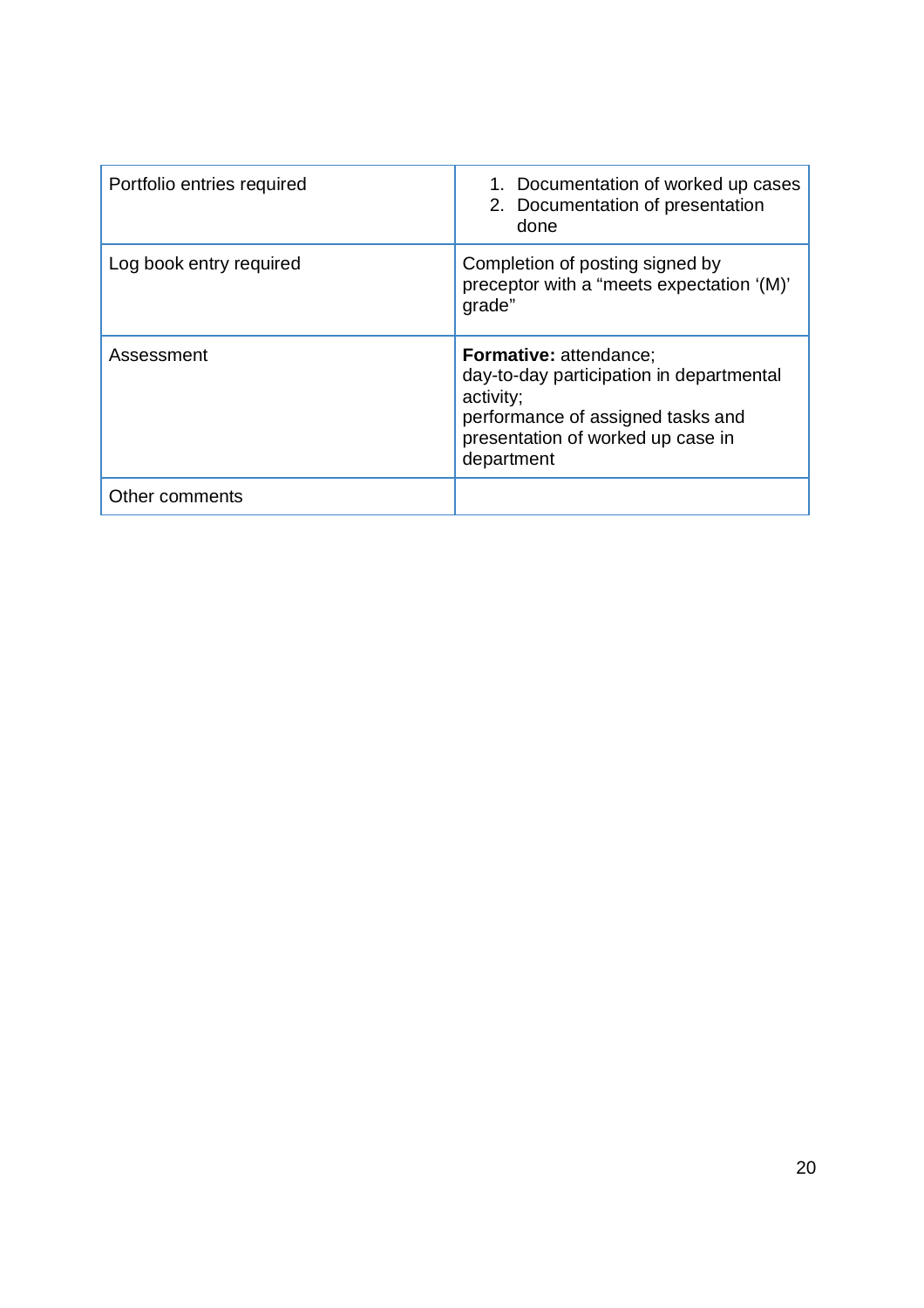#### 2. Example of a learning experience in block 2

### **Table 5: Example of a block 2 learning experience**

| Name of Block                                                   | Block 2                                                                                                                                                                                                                                                                                                                                                              |
|-----------------------------------------------------------------|----------------------------------------------------------------------------------------------------------------------------------------------------------------------------------------------------------------------------------------------------------------------------------------------------------------------------------------------------------------------|
| Name of Elective                                                | Diabetology                                                                                                                                                                                                                                                                                                                                                          |
| Location of hospital Lab or research<br>facility                | <b>Medical College hospital</b>                                                                                                                                                                                                                                                                                                                                      |
| Name of internal preceptor(s)                                   | Name/s                                                                                                                                                                                                                                                                                                                                                               |
| Name of external preceptor if applicable                        | N/A                                                                                                                                                                                                                                                                                                                                                                  |
| Learning objectives of elective                                 | 1. To provide care for patients with<br>diabetes in a supervised<br>environment<br>2. To function effectively as a team<br>member in a multidisciplinary team<br>managing diabetes<br>3. To counsel patients about diabetes<br>care appropriately<br>4. To describe the pathophysiological<br>clinical correlates as they apply to<br>care of patients with diabetes |
| Number of students that can be<br>accommodated in this elective | 6                                                                                                                                                                                                                                                                                                                                                                    |
| Prerequisites for elective                                      | Must have received necessary<br>immunisations, Basic Life Support training                                                                                                                                                                                                                                                                                           |
| List of activities of student participation                     | 1. Participate in OP and IP rounds<br>2. Participate in afternoon teaching<br>sessions of the department<br>3. Present at least two cases that are<br>fully worked up in the teaching<br>session<br>4. Participate in patient education and<br>multidisciplinary team meetings<br>5. Participate in audit meetings                                                   |
| <b>Learning Resources</b>                                       | Seshadri K: Clinician's handbook of<br>diabetes                                                                                                                                                                                                                                                                                                                      |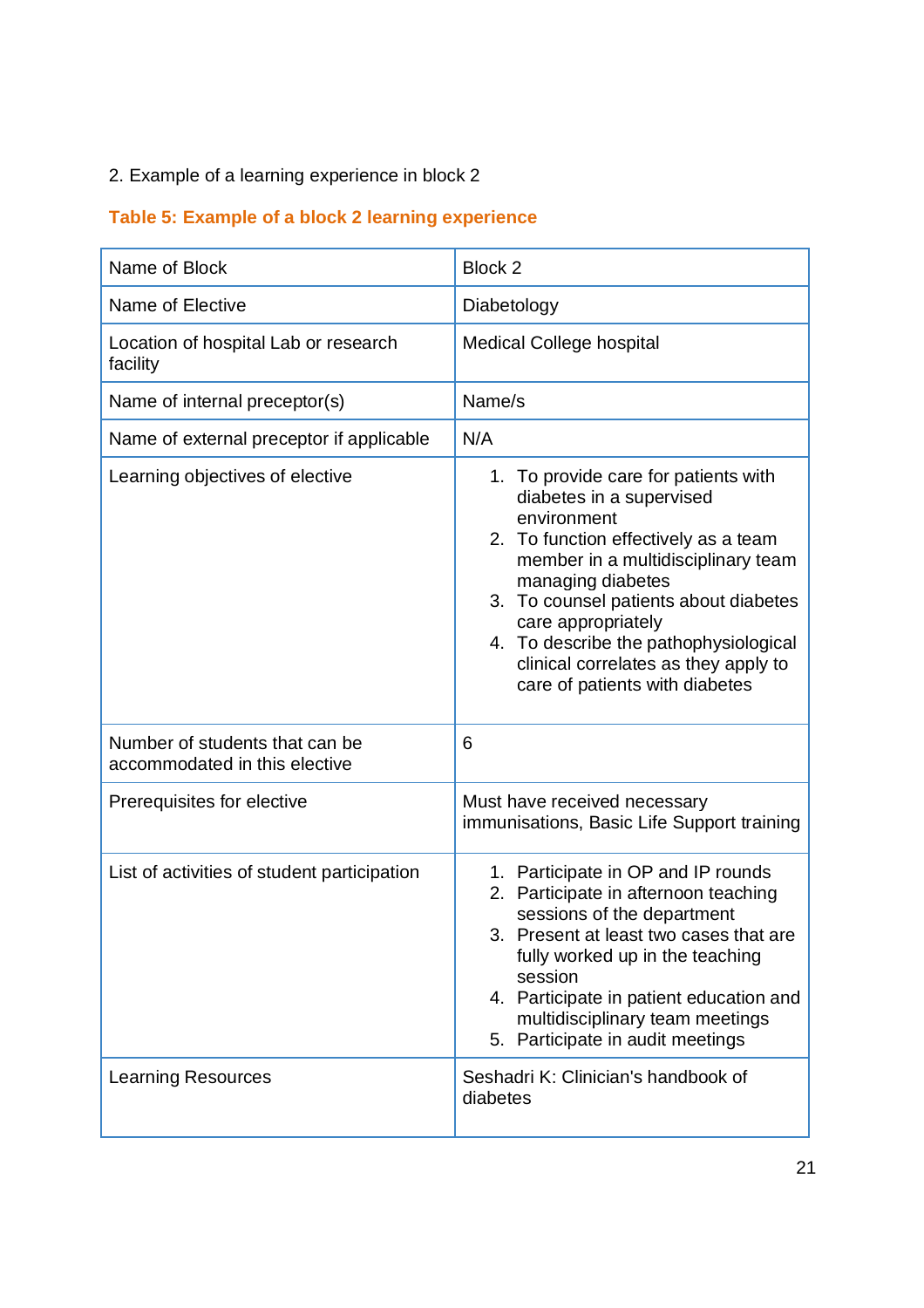| Portfolio entries required | <b>Assignments provided</b><br>Two worked up case records that have<br>been presented<br>Documentation of self-directed learning<br>as summary and reflection                                             |
|----------------------------|-----------------------------------------------------------------------------------------------------------------------------------------------------------------------------------------------------------|
| Log book entry required    | Satisfactory completion of posting by a<br>preceptor with a "meets expectation 'M'<br>grade"                                                                                                              |
| Assessment                 | Attendance<br><b>Formative:</b> Participation in OP & IP<br>rounds and team activities,<br>Presentation of worked up cases,<br>Documentation of attendance and<br>required portfolio and log book entries |
| Other comments             |                                                                                                                                                                                                           |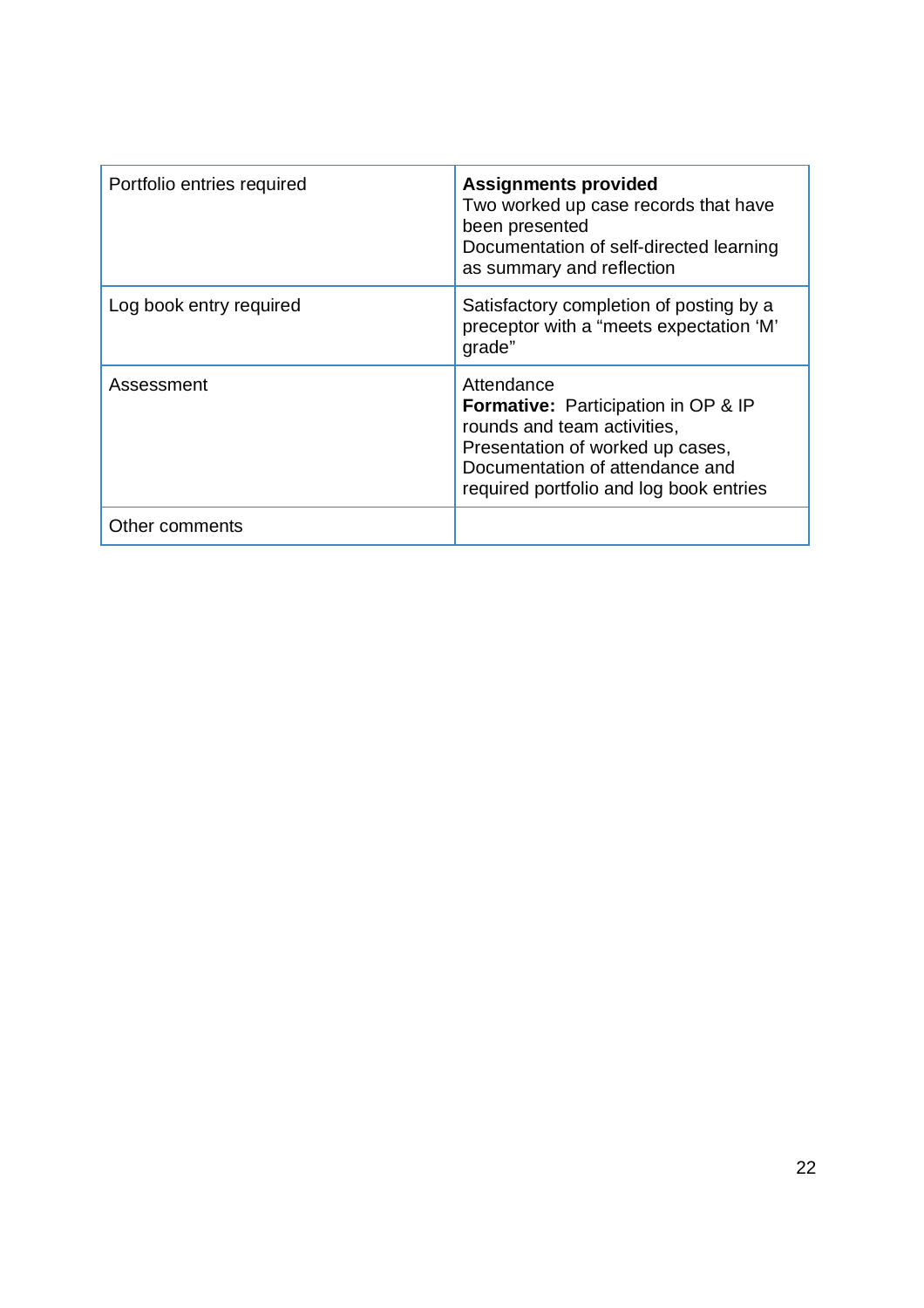#### 3. Example of a research rotation in block 1

### **Table 6: Example of a research learning experience in block 1**

| Name of Block                                                   | Block 1                                                                                                                                                                                                                                                                                                                                                                                                                                       |
|-----------------------------------------------------------------|-----------------------------------------------------------------------------------------------------------------------------------------------------------------------------------------------------------------------------------------------------------------------------------------------------------------------------------------------------------------------------------------------------------------------------------------------|
| Name of Elective                                                | Research (Preceptor initiated)                                                                                                                                                                                                                                                                                                                                                                                                                |
| Location of hospital Lab or research<br>facility                | <b>Medical College hospital</b>                                                                                                                                                                                                                                                                                                                                                                                                               |
| Name of internal preceptor(s)                                   | Name                                                                                                                                                                                                                                                                                                                                                                                                                                          |
| Name of external preceptor                                      | N/A                                                                                                                                                                                                                                                                                                                                                                                                                                           |
| Learning objectives of elective                                 | 1. To collect data as prescribed in the<br>protocol<br>2. To document data in the electronic<br>case record correctly<br>3. To demonstrate the use of<br>statistical software to do basic<br>research calculations<br>4. To write an abstract based on the<br>collated data<br>5. To present abstract to a group of<br>peers and supervisors                                                                                                  |
| Number of students that can be<br>accommodated in this elective | 4                                                                                                                                                                                                                                                                                                                                                                                                                                             |
| Prerequisites for elective                                      | Good clinical practice, Good laboratory<br>practice                                                                                                                                                                                                                                                                                                                                                                                           |
| List of activities of student participation                     | 1. Work with supervisor in making<br>observations, collect data and<br>document as per protocol<br>2. Work with statistician to provide a<br>statistical analysis of the data<br>3. Participate in research meetings of<br>the department, internal and<br>external meetings<br>4. Write abstract of work done<br>5. Present abstract in an internal<br>meeting and if possible at an<br>external meeting as a poster or<br>oral presentation |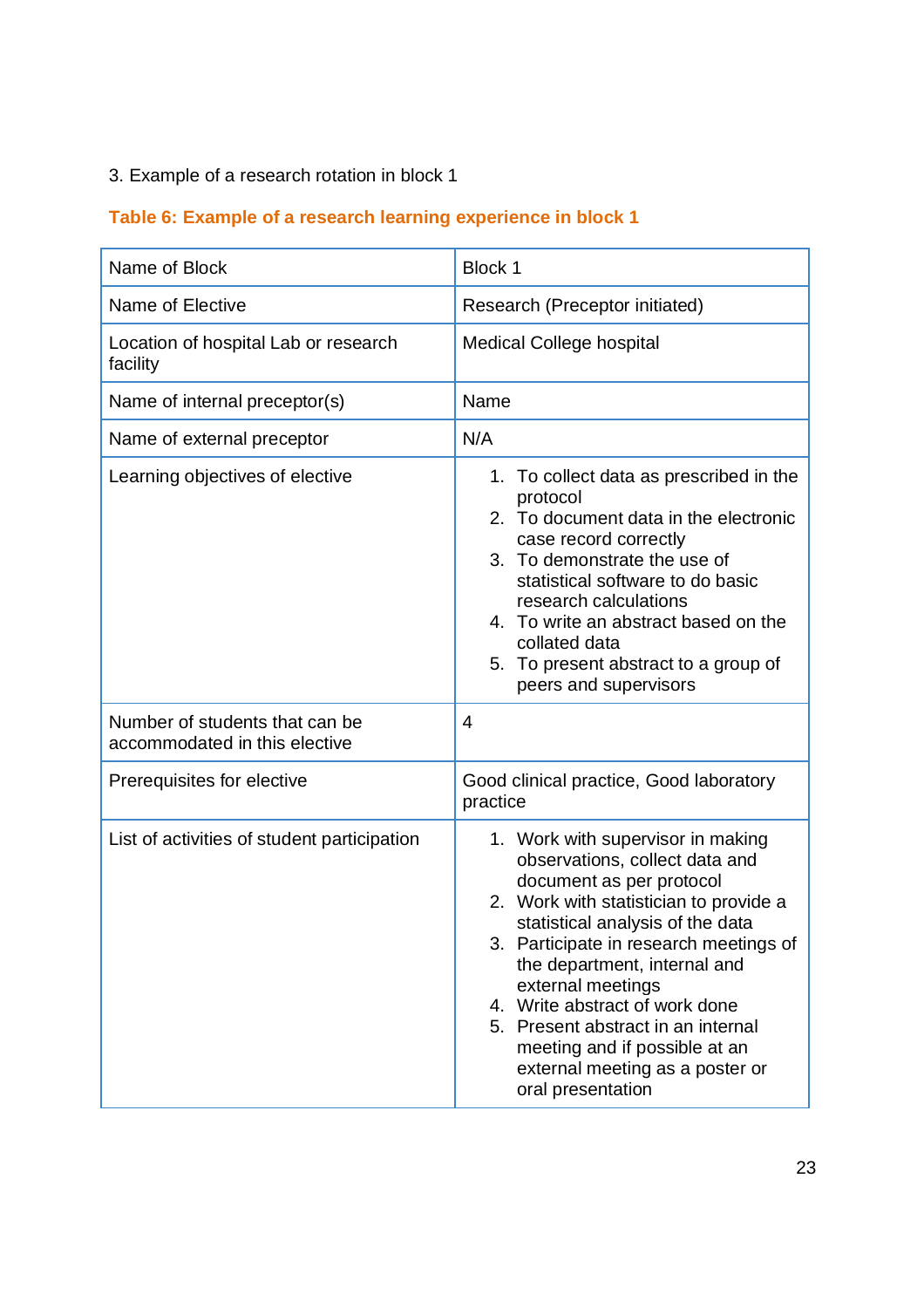| <b>Learning Resources</b>  | Sackett DL: Clinical epidemiology<br>Robbins & Cotran Pathological basis of<br>disease |
|----------------------------|----------------------------------------------------------------------------------------|
| Portfolio entries required | Laboratory notes<br>Statistical work sheet<br>Abstract created                         |
| Log book entry required    | Satisfactory completion of posting with a<br>"meets expectation '(M)' grade"           |
| Assessment                 | Attendance<br>Successful completion of research<br>objectives and log book entry       |
| Other comments             |                                                                                        |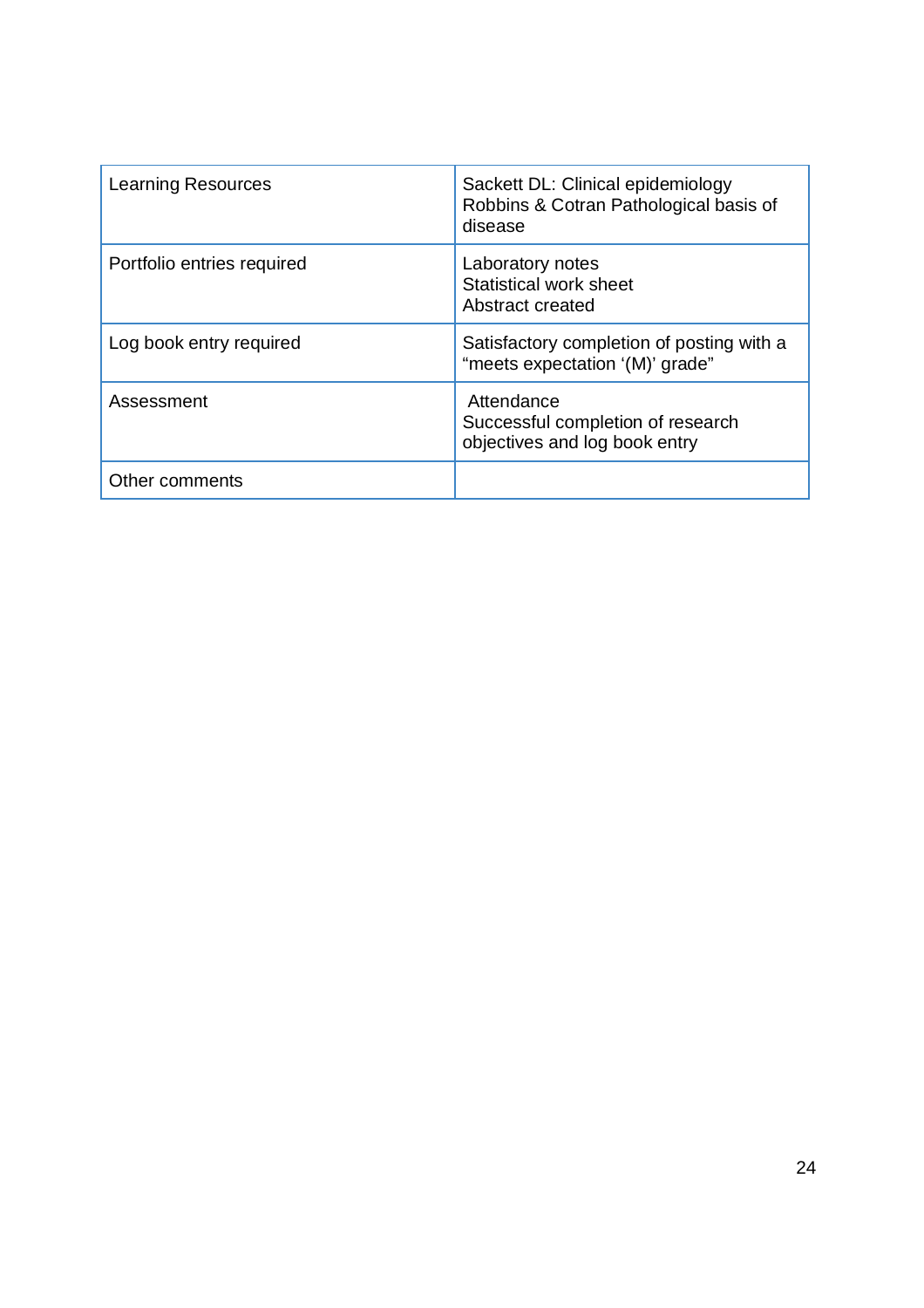#### 4. Example of an external rotation in block 2

### **Table 7: Example of a community clinic rotation in block 2**

| Name of Block                                                   | Block 2                                                                                                                                                                                                                                                                                                                                   |
|-----------------------------------------------------------------|-------------------------------------------------------------------------------------------------------------------------------------------------------------------------------------------------------------------------------------------------------------------------------------------------------------------------------------------|
| Name of Elective                                                | <b>Community Clinic</b>                                                                                                                                                                                                                                                                                                                   |
| Location of hospital Lab or research<br>facility                | Primary health care center in (name of) a<br>village                                                                                                                                                                                                                                                                                      |
| Name of internal preceptor(s)                                   | Name                                                                                                                                                                                                                                                                                                                                      |
| Name of external preceptor if applicable                        | Name                                                                                                                                                                                                                                                                                                                                      |
| Learning objectives of elective                                 | 1. To provide primary care to patients<br>in a resource limited setting under<br>supervision<br>2. To function as a member of a<br>health care team in a primary care<br>center<br>3. To participate in health outreach<br>activities of a primary care center                                                                            |
| Number of students that can be<br>accommodated in this elective | 6                                                                                                                                                                                                                                                                                                                                         |
| Prerequisites for elective                                      | Required immunisations to be taken,<br>BLS, Basic Suturing and first aid                                                                                                                                                                                                                                                                  |
| List of activities of student participation                     | 1. Provide patient care under the<br>supervision of a community clinic<br>preceptor<br>2. Assist in common procedures in a<br>community care clinic<br>3. Counsel patients in their own<br>language<br>4. Participate in national health care<br>programs offered through the PHC<br>5. Participate in team meetings of the<br><b>PHC</b> |
| <b>Learning Resources</b>                                       | The Washington Manual of Medical<br>Therapeutics, 2019                                                                                                                                                                                                                                                                                    |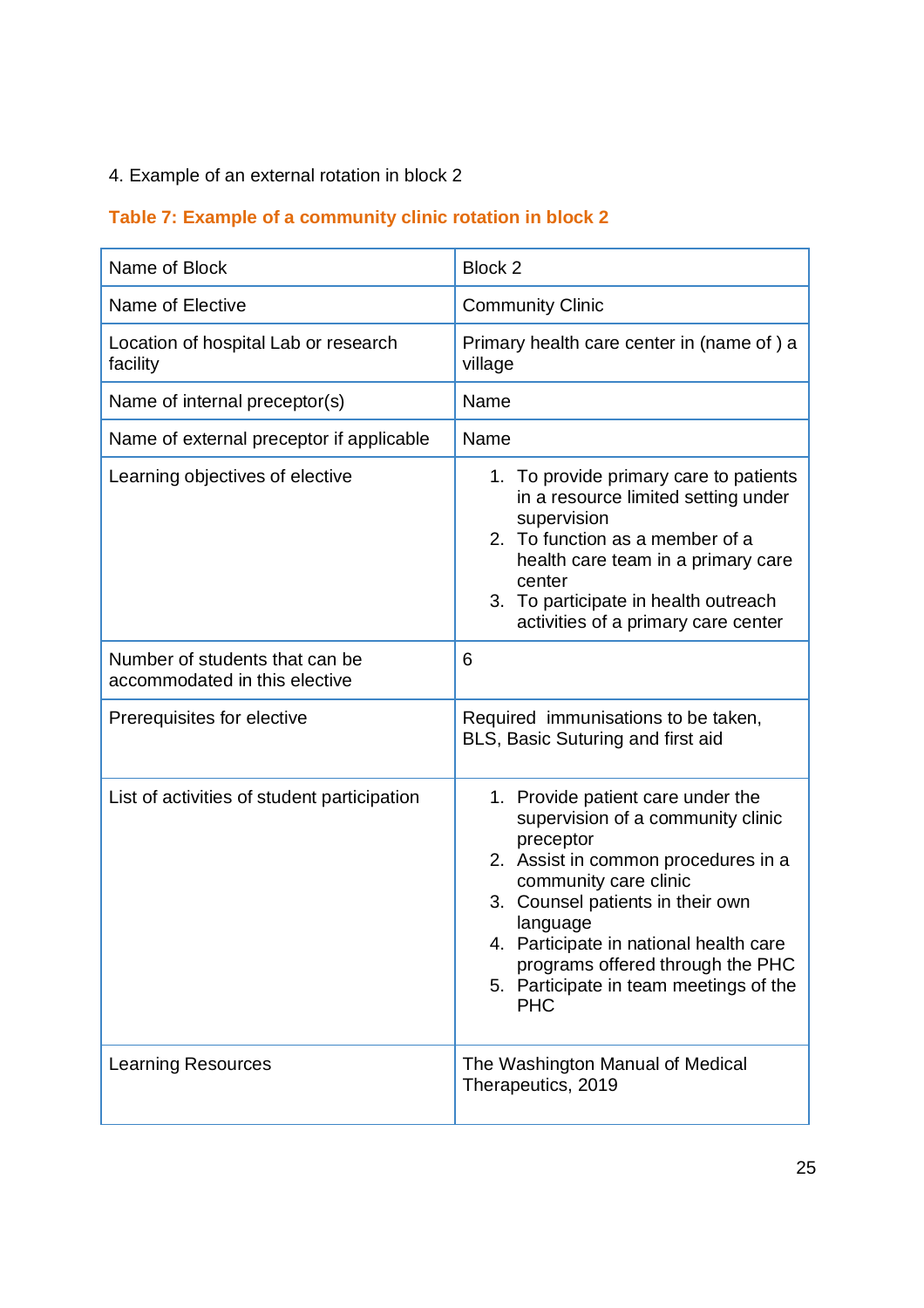| Portfolio entries required | Daily log of patients seen and activities<br>participated<br>At least 04 fully worked up patients to be<br>documented                                                                    |
|----------------------------|------------------------------------------------------------------------------------------------------------------------------------------------------------------------------------------|
| Log book entry required    | Satisfactory completion of posting by<br>external preceptor co-signed by<br>institutional preceptor                                                                                      |
| Assessment                 | Attendance<br>Successful verification of required<br>portfolio entries,<br>Successful completion of the posting as<br>certified in the log book with a "meets"<br>expectation 'M' grade" |
| Other comments             |                                                                                                                                                                                          |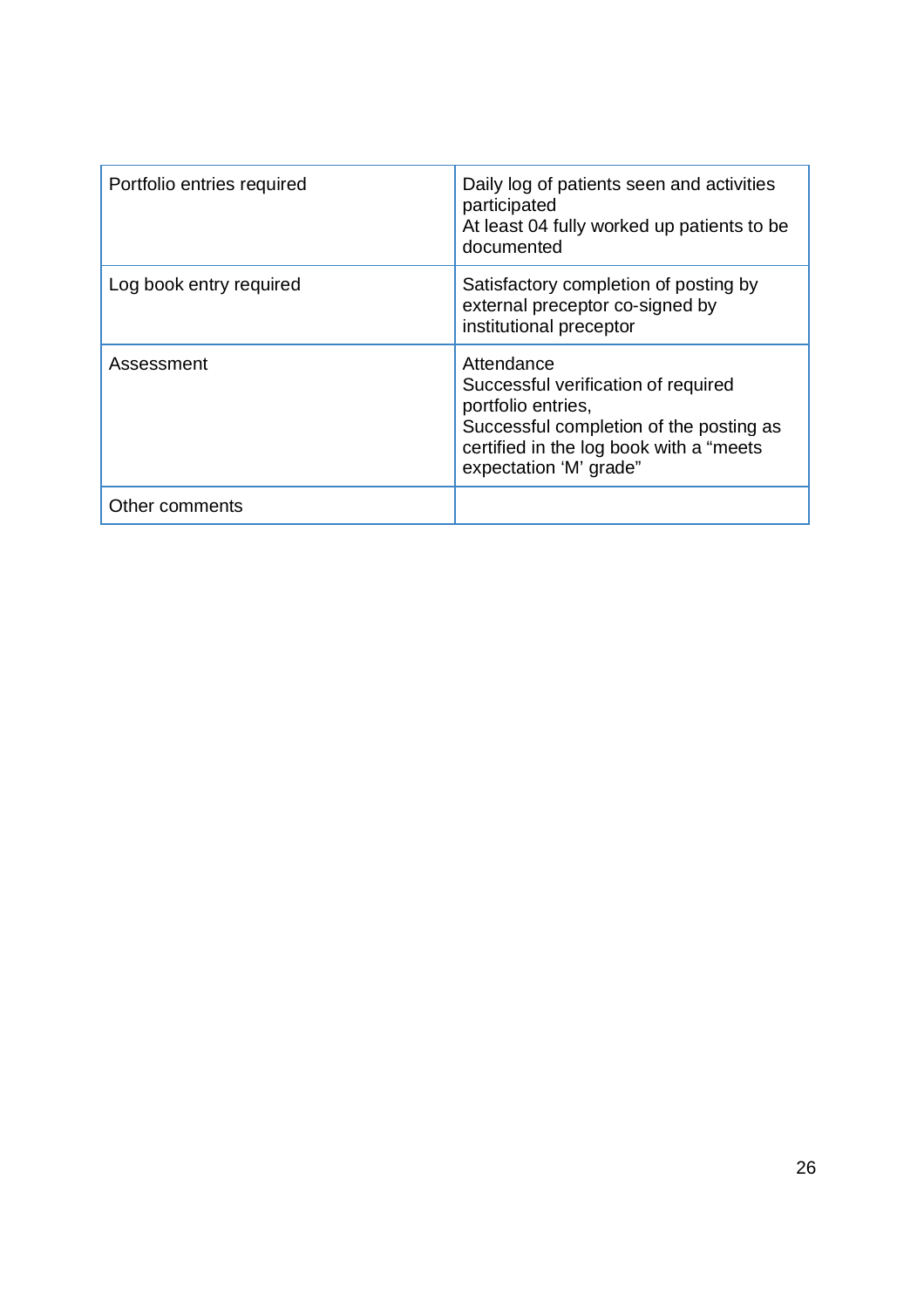#### 5. Example of a block 1 rotation in emerging infections

### **Table 8: Example of a learning experience in block 1 in virology**

| Name of Block                                                   | Block 1                                                                                                                                                                                                                                                                                                                                                                                          |
|-----------------------------------------------------------------|--------------------------------------------------------------------------------------------------------------------------------------------------------------------------------------------------------------------------------------------------------------------------------------------------------------------------------------------------------------------------------------------------|
| Name of Elective                                                | <b>Emerging viral infections</b>                                                                                                                                                                                                                                                                                                                                                                 |
| Location of hospital Lab or research<br>facility                | Medical college hospital                                                                                                                                                                                                                                                                                                                                                                         |
| Name of internal preceptor(s)                                   | Name                                                                                                                                                                                                                                                                                                                                                                                             |
| Name of external preceptor if applicable                        | N/A                                                                                                                                                                                                                                                                                                                                                                                              |
| Learning objectives of elective                                 | 1. To obtain experience in the<br>laboratory investigation of viral<br>outbreaks<br>To obtain experience in diagnostic<br>2.<br>testing in viral diseases                                                                                                                                                                                                                                        |
| Number of students that can be<br>accommodated in this elective | 6                                                                                                                                                                                                                                                                                                                                                                                                |
| Prerequisites for elective                                      | Universal precautions and Good<br>laboratory practice modules to be<br>completed                                                                                                                                                                                                                                                                                                                 |
| List of activities of student participation                     | 1. Participate in laboratory activities<br>including sample processing,<br>sequencing RT PCR viral cultures<br>etc.<br>2. Participate in academic programs<br>of the department<br>3. Write up the laboratory work up of<br>two patients with viral illness<br>4. Visit to a center with electronic or<br>confocal microscope<br>5. Present at least two cases in<br>departmental academic forum |
| <b>Learning Resources</b>                                       | Handbook of Virology testing                                                                                                                                                                                                                                                                                                                                                                     |
| Portfolio entries required                                      | Lab Notes and work book entries;<br><b>Presentations done</b>                                                                                                                                                                                                                                                                                                                                    |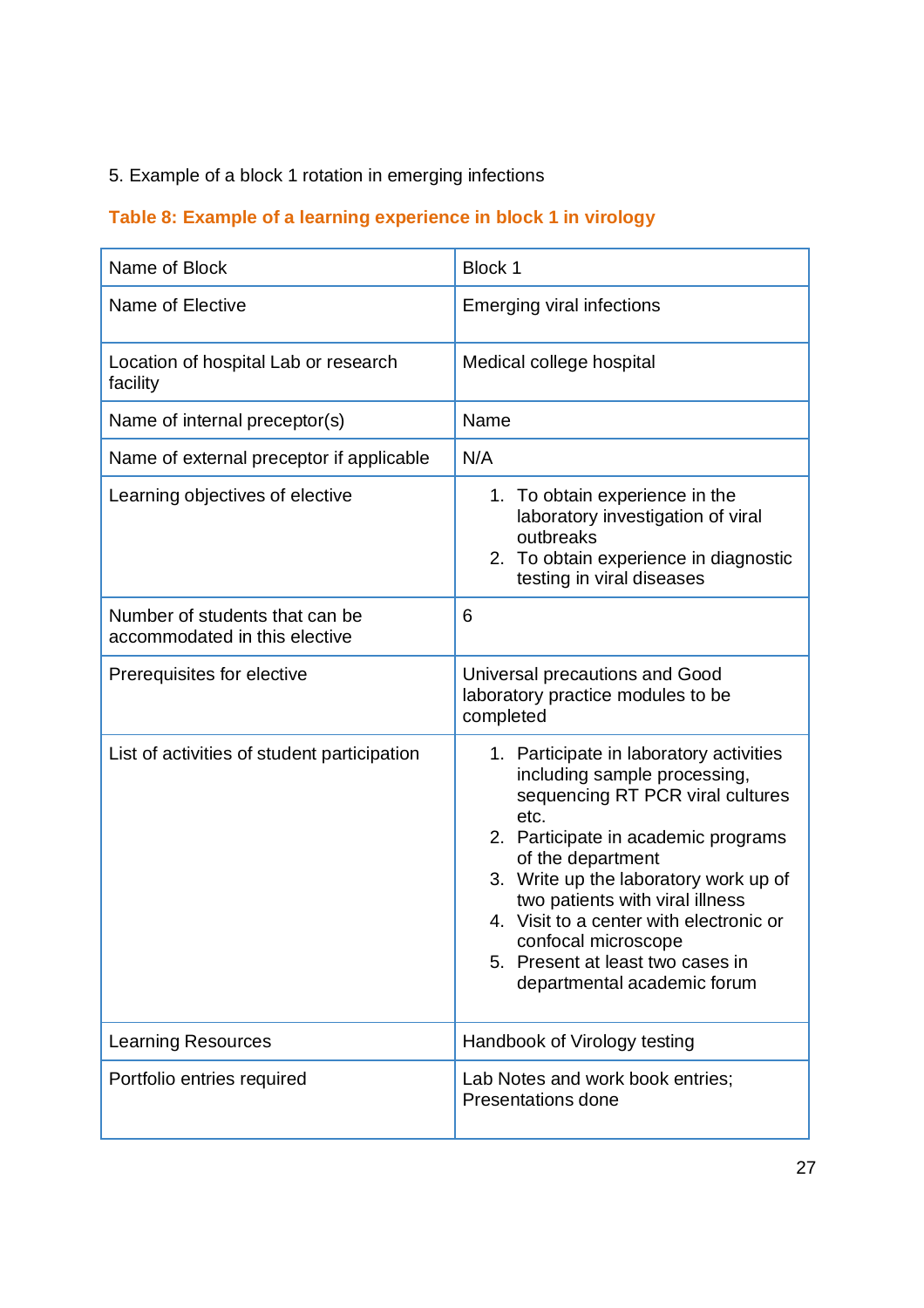| Log book entry required | Satisfactory completion of posting<br>authenticated by preceptor                                                                                                                         |
|-------------------------|------------------------------------------------------------------------------------------------------------------------------------------------------------------------------------------|
| Assessment              | Attendance<br>Successful verification of required<br>portfolio entries,<br>Successful completion of the posting as<br>certified in the log book with a "meets"<br>expectation 'M' grade" |
| Other comments          |                                                                                                                                                                                          |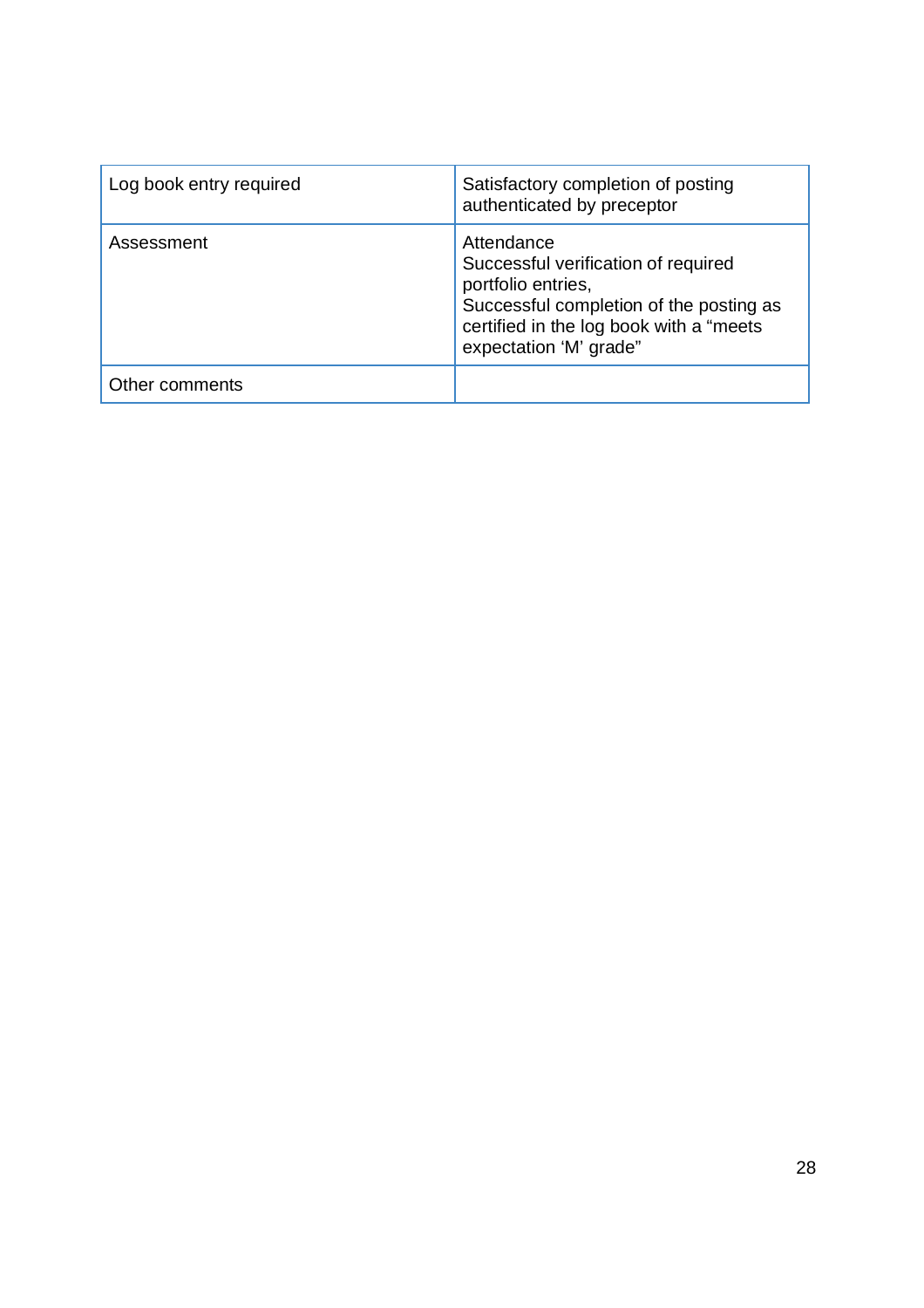#### 6. Example of a block 2 rotation in emerging infections

#### **Table 9: Example of a learning experience in block 2 in virology**

| Name of Block                                                   | Block 2                                                                                                                                                                                                                                                                                                                                                                                                                          |
|-----------------------------------------------------------------|----------------------------------------------------------------------------------------------------------------------------------------------------------------------------------------------------------------------------------------------------------------------------------------------------------------------------------------------------------------------------------------------------------------------------------|
| Name of Elective                                                | Clinical infectious disease and virology                                                                                                                                                                                                                                                                                                                                                                                         |
| Location of hospital Lab or research<br>facility                | Medical college hospital                                                                                                                                                                                                                                                                                                                                                                                                         |
| Name of internal preceptor(s)                                   | Name                                                                                                                                                                                                                                                                                                                                                                                                                             |
| Name of external preceptor if applicable                        | N/A                                                                                                                                                                                                                                                                                                                                                                                                                              |
| Learning objectives of elective                                 | 1. To function as part of an infectious<br>disease team<br>2. To be able to approach and<br>investigate infection outbreaks<br>3. Get hands on experience on<br>contact tracing, community<br>isolation measures, and use of<br>technology<br>4. To understand the principles of the<br>management of viral infections                                                                                                           |
| Number of students that can be<br>accommodated in this elective | 6                                                                                                                                                                                                                                                                                                                                                                                                                                |
| Prerequisites for elective                                      | Universal precautions and must have<br>taken required immunizations; CPR<br>training                                                                                                                                                                                                                                                                                                                                             |
| List of activities of student participation                     | 1. Participate in inpatient and<br>outpatient team rounds<br>2. Participate in community outbreak<br>investigations<br>3. Counsel patients on correct<br>precautions during outbreaks<br>4. Diagnose and understand the<br>principles in the management of<br>viral diseases<br>5. Liaise with the laboratory in the<br>diagnosis<br>6. Present at least one patient or<br>outbreak investigation in the<br>departmental meeting |